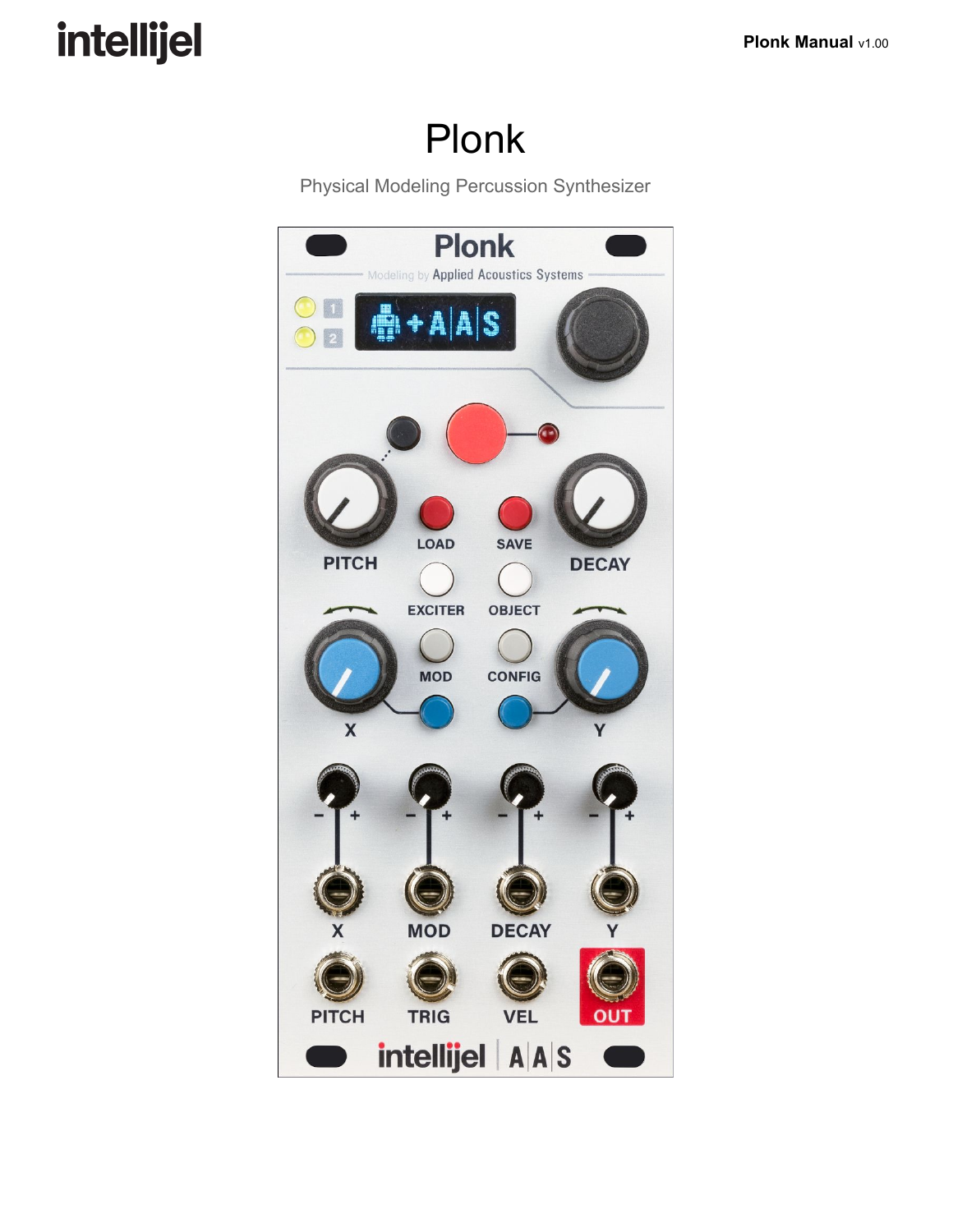### <span id="page-1-0"></span>Table of Contents

**Table of [Contents](#page-1-0)** 

**[Overview](#page-4-0)** 

**[Features](#page-5-0)** 

**[Installation](#page-6-2)** 

**[Before](#page-6-1) Your Start** 

**[Installing](#page-6-0) Your Module** 

[Quick](#page-9-0) Start

**Front [Panel](#page-10-0)** 

**[Controls](#page-11-0)** 

Inputs and [Outputs](#page-12-0)

[Parameter](#page-13-2) Menus

**Pitch [Parameters](#page-13-1)** 

**[Octave](#page-13-4)** 

**[Quantize](#page-13-3)** 

Exciter [Parameters](#page-13-5)

[Mallet](#page-13-0) / Noise Mix

**Mallet [Stiffness](#page-13-6)** 

Noise [Density](#page-14-5)

Noise [Lowpass](#page-14-3) Cutoff

Noise [Lowpass](#page-14-4) Q

Noise [Highpass](#page-14-2) Cutoff

Noise [Highpass](#page-14-1) Q

Noise [Attack](#page-14-0)

Noise [Decay](#page-14-6)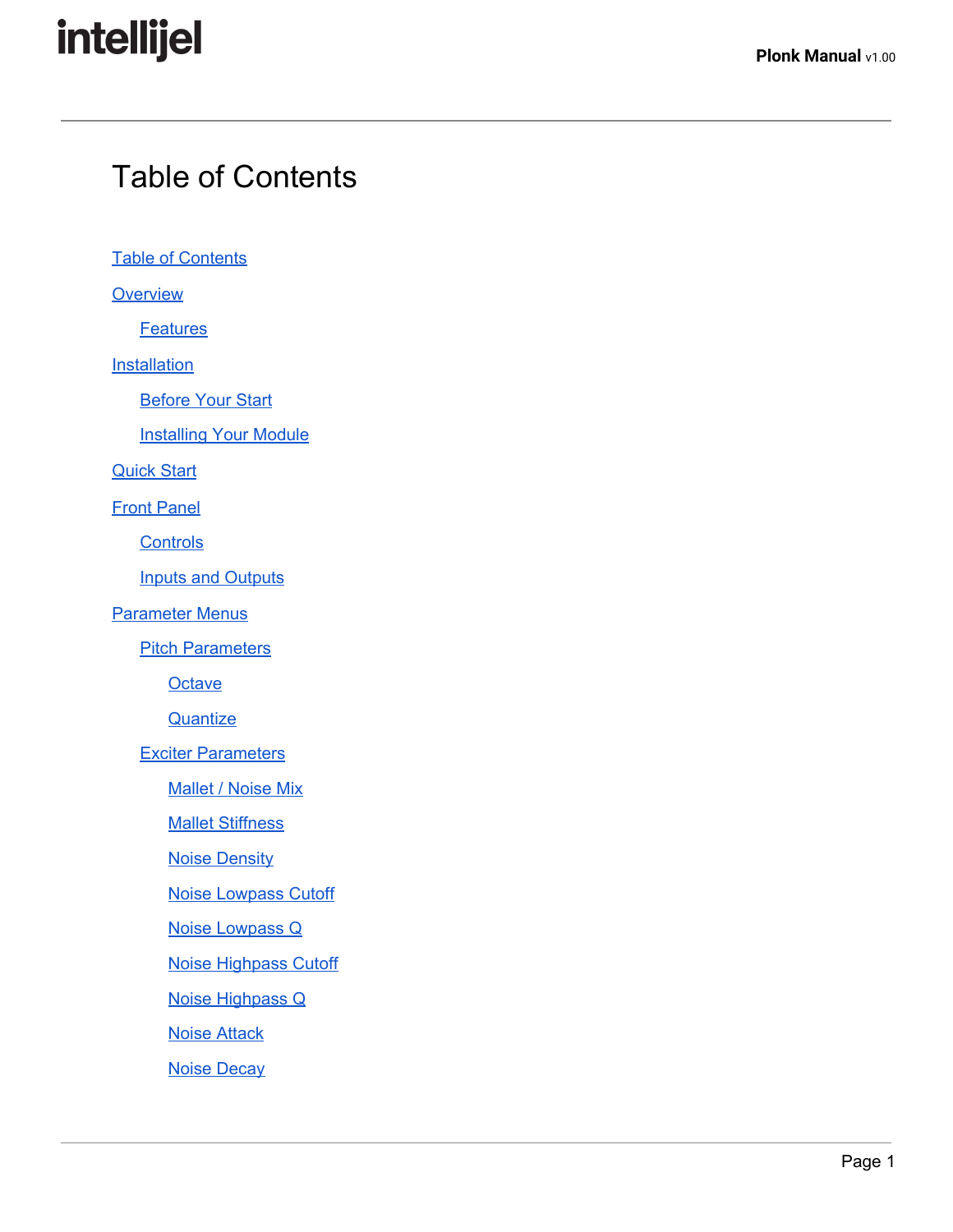Noise [Envelope](#page-14-7) Type **Object [Parameters](#page-15-0)** [Resonator](#page-15-1) Type **[Resonator](#page-16-1) Decay** [Resonator](#page-16-6) Low Cut **[Resonator](#page-16-2) Position** [Resonator](#page-16-3) Tone Resonator [Inharmonicity](#page-16-4) [Resonator](#page-16-0) Pitch Envelope Amount [Resonator](#page-16-5) Pitch Envelope Time **[Polyphony](#page-17-2)** VAR X and Y [Destinations](#page-17-0) **MOD [Destinations](#page-17-1)** Choke [Resonator](#page-18-0) / Noise / Both [Preset](#page-18-1) Select [CONFIG](#page-19-2) Settings **[Gain](#page-19-1)** VEL [Mode](#page-19-0) **Init [Preset](#page-20-0) Send [Presets](#page-20-3)** [Loading](#page-20-2) and Saving Presets Preset [Overview](#page-20-1) **[Loading](#page-21-1) [Saving](#page-21-0)** Preset [Transfer](#page-22-1) [Downloading](#page-22-2) Presets to a Computer [Uploading](#page-22-0) Presets from a Computer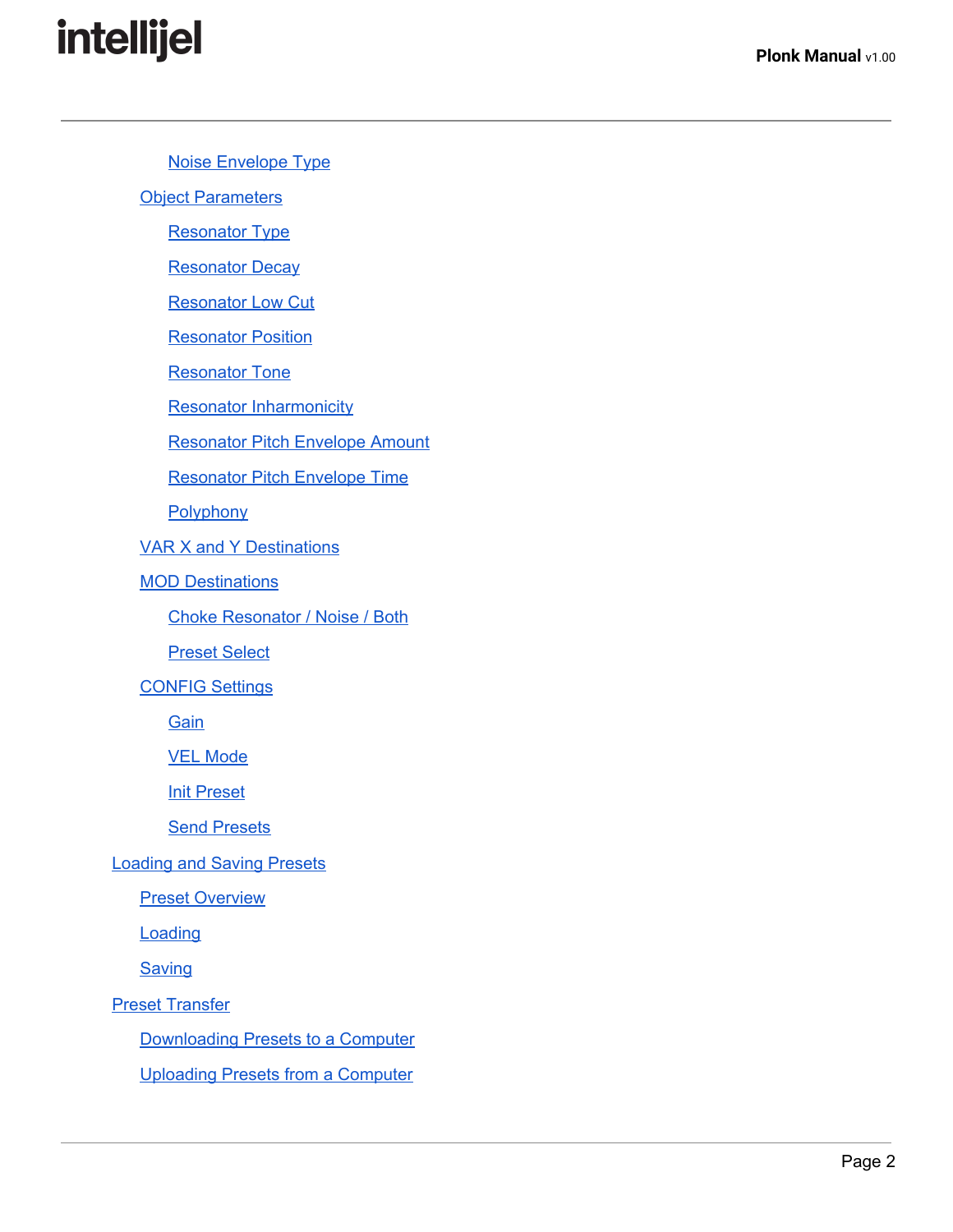

**[Calibration](#page-23-0)** 

Technical [Specifications](#page-23-1)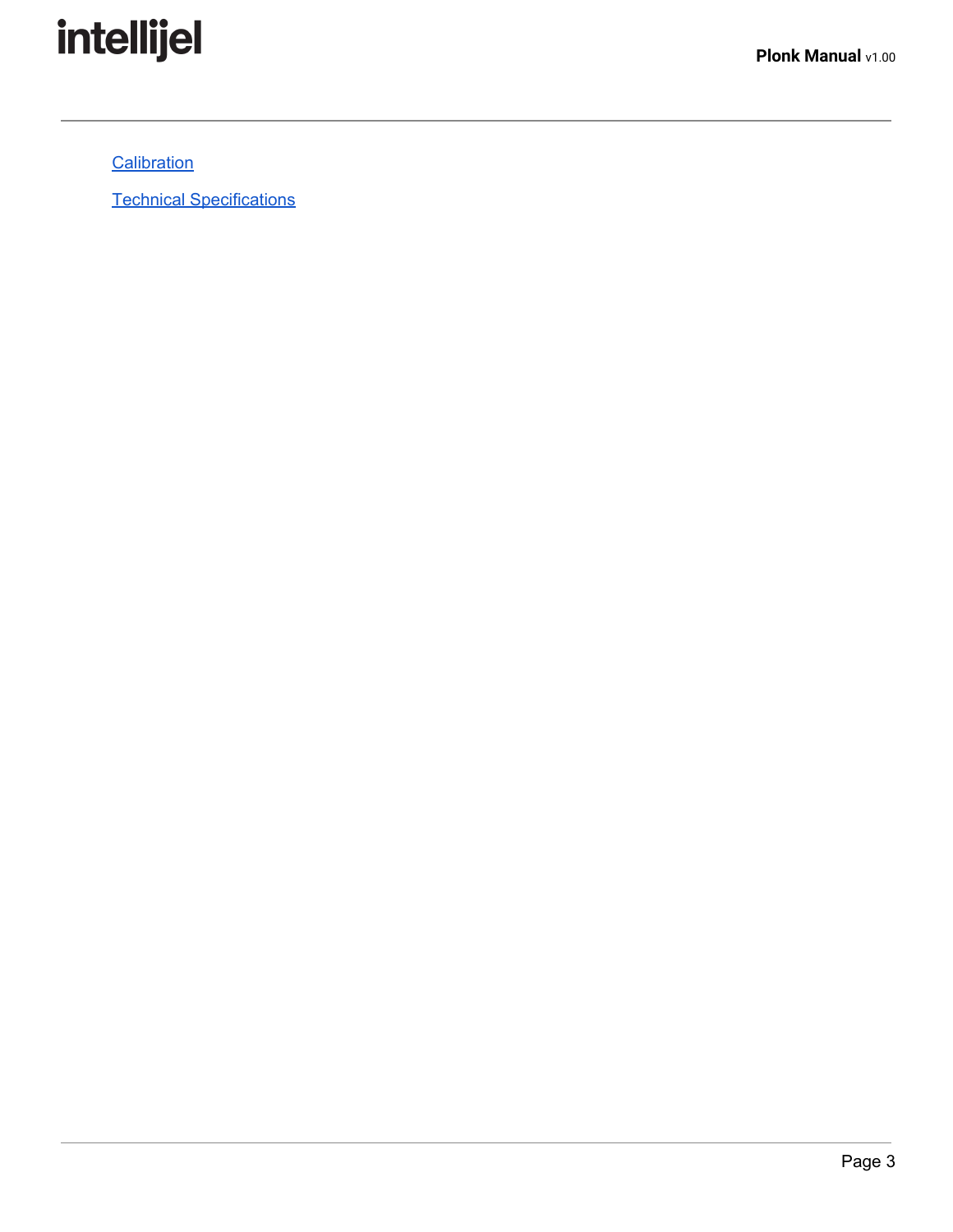### <span id="page-4-0"></span>**Overview**

Plonk uses a technique known as physical modelling to synthesize, with great realism, the way in which sound is produced by acoustic instruments. The Plonk module is itself focused primarily on creating percussive sounds — both pitched and un-pitched; natural and unnatural; acoustic-sounding or totally electronic.

Plonk does this by breaking sound creation into two distinct elements — the *exciter* and the *resonator*. The exciter is a mathematical model of the device used to strike a particular surface. Plonk, because it's percussion oriented, has two types of exciters: one modelled on a mallet, and the other providing a noise source. The resonator is a virtualization of the object being struck, which vibrates, resonates and creates the body of a sound. Plonk offers several types of resonators: beam; marimba; drumhead; membrane; plate; and string.

Plonk provides numerous parameters that let you shape, mold and design both the exciter and the resonator, thus enabling you to synthesize the sound of striking or scraping almost any type of object — real or imagined. In this way, Plonk can accurately model the sounds of kicks, snares, toms, cymbals, claps, tablas, congas and all manner of traditional percussion instruments. It can also model pitched percussive instruments, like vibes, marimbas, and even bass or guitar-like tones. Of course, it also excels at modelling instruments that heretofore never existed.



Best of all, the sounds created by Plonk are not static — any sound you design can respond dynamically to velocity, as well as four different modulation inputs. This means the sound of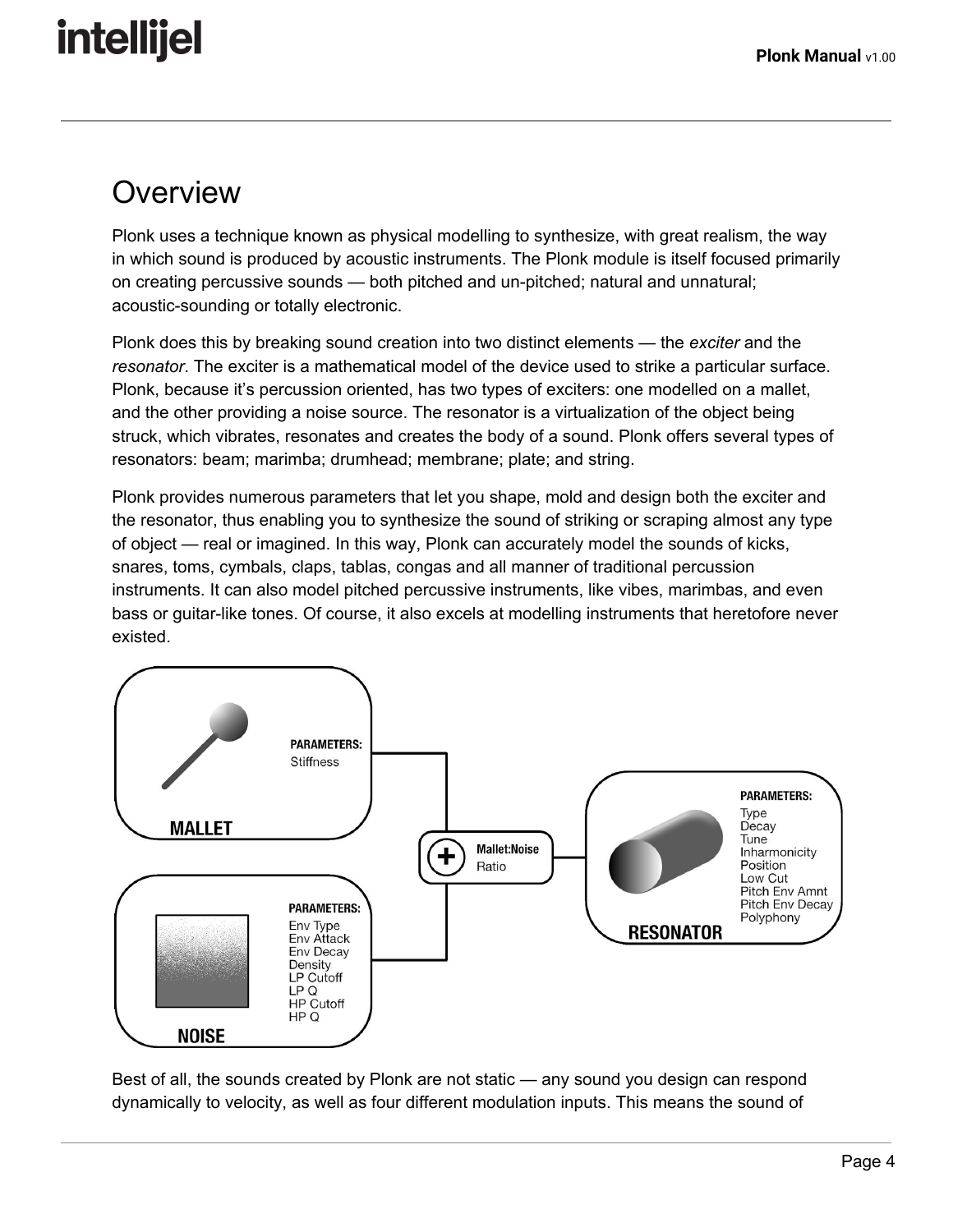Plonk can change completely from note-to-note (or strike-to-strike). Because of this, Plonk is actually a duophonic (2-voice) module, which lets the sound of one note decay naturally when a second note (possibly employing an entirely different set of modelling values) is struck. Thus, hitting a new note does not choke the sound of the previously struck note (unless you want it to, of course)!

Plonk stores up to 128 patches in its internal memory, and ships with many presets programmed by professional sound designers and composers. You may overwrite these patches if you wish, and banks of patches may be transferred via MIDI System Exclusive over Plonk's built-in mini-USB port to facilitate offline storage by programs or websites that support this capability.

Plonk was developed in cooperation with Montreal-based Applied [Acoustics](http://www.applied-acoustics.com/) Systems physical modelling pioneers, and the creators of Tassman, Lounge Lizard, String Studio, Ultra Analog, Chromaphone and numerous other plugins. It is with great pleasure that Intellijel brings the potential of this physical modelling technology to a hands-on, CV-laden device capable of the sort of dynamic control and sonic exploration that modular synthesists demand.

### <span id="page-5-0"></span>Features

- Two-voice polyphonic.
- 128 preset slots.
- Presets transferrable over embedded USB-MIDI interface.
- 48 kHz processing rate.
- Firmware updatable via USB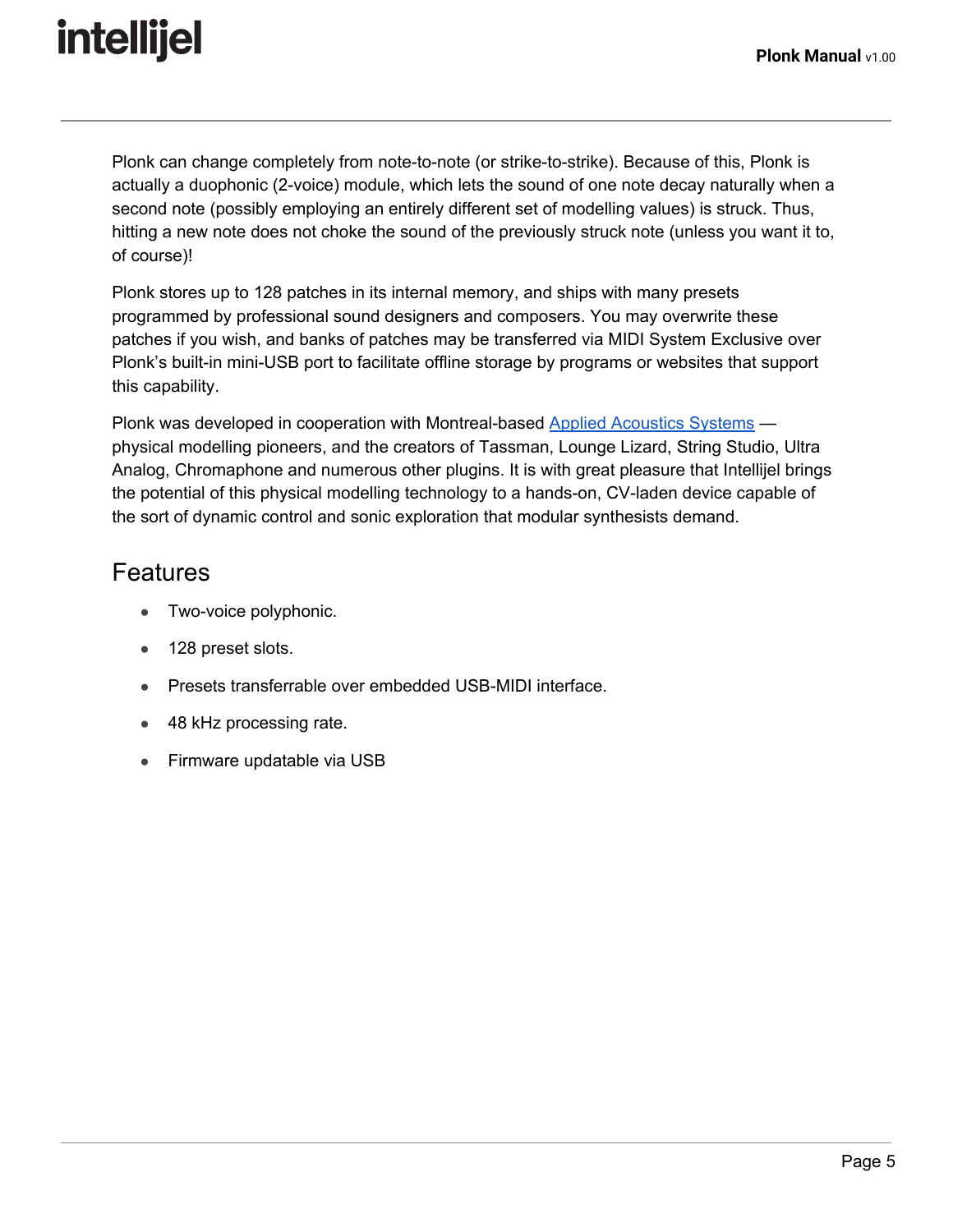### <span id="page-6-2"></span>Installation

Intellijel Eurorack modules are designed to be used with a Eurorack-compatible case and power supply.

### <span id="page-6-1"></span>Before Your Start

Before installing a new module in your case you must ensure your case's power supply has sufficient available capacity to power the module:

- Sum up the specified +12V current draw for all modules, including the new one. Do the same for the -12 V and +5V current draw. The current draw will be specified in the manufacturer's technical specifications for each module.
- Compare each of the sums to specifications for your case's power supply.
- Only proceed with installation if none of the values exceeds the power supply's specifications. Otherwise you must remove modules to free up capacity or upgrade your power supply.

You will also need to ensure you have enough free space (hp) as well as free power headers in your case to fit the new module.

You can use a tool like [ModularGrid](https://www.modulargrid.net/) to assist in your planning. Failure to adequately power your modules may result in damage to your modules or power supply. If you are unsure, please [contact](mailto:support@intellijel.com) us before proceeding.

### <span id="page-6-0"></span>Installing Your Module

When installing or removing a module from your case always turn off the power to the case and disconnect the power cable. Failure to do so may result in serious injury or equipment damage.

Ensure the 10-pin connector on the power cable is connected correctly to the module before proceeding. The red stripe on the cable must line up with the -12V pins on the module's power connector. The pins are indicated with the label -12V, a white stripe next to the connector, the words "red stripe", or some combination of those indicators.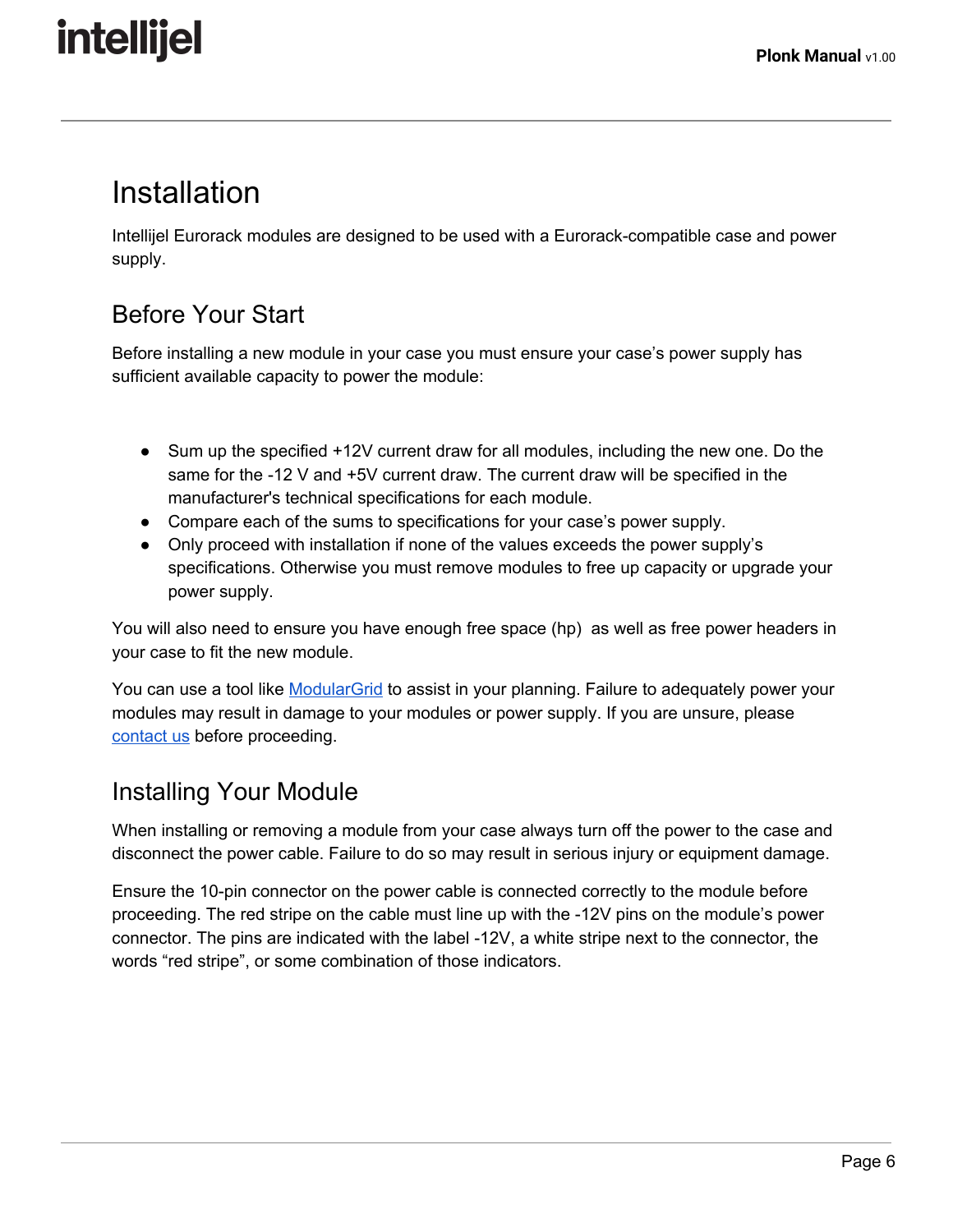

Most modules will come with the cable already connected but it is good to double check the orientation. Be aware that some modules may have headers that serve other purposes so ensure the cable is connected to the right one.

The other end of the cable, with a 16-pin connector, connects to the power bus board of your Eurorack case. Ensure the red stripe on the cable lines up with the -12V pins on the bus board. On Intellijel power supplies the pins are labelled with the label "-12V" and a thick white stripe:

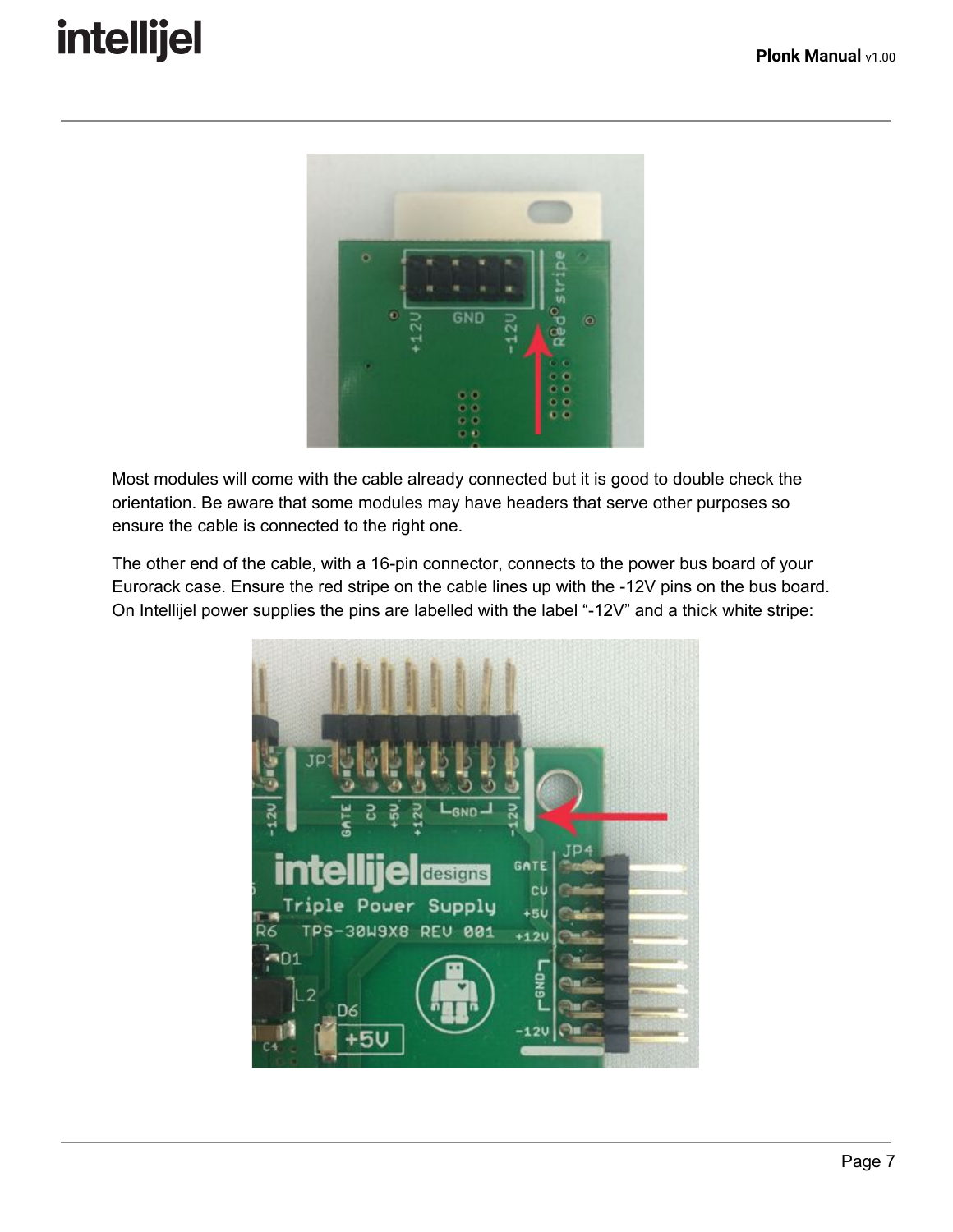If you are using another manufacturer's power supply, check their documentation for instructions.

Once connected, the cabling between the module and power supply should resemble the picture below:



Before reconnecting power and turning on your modular system, double check that the ribbon cable is fully seated on both ends and that all the pins are correctly aligned. If the pins are misaligned in any direction or the ribbon is backwards you can cause damage to your module, power supply, or other modules.

After you have confirmed all the connections, you can reconnect the power cable and turn on your modular system. You should immediately check that all your modules have powered on and are functioning correctly. If you notice any anomalies, turn your system off right away and check your cabling again for mistakes.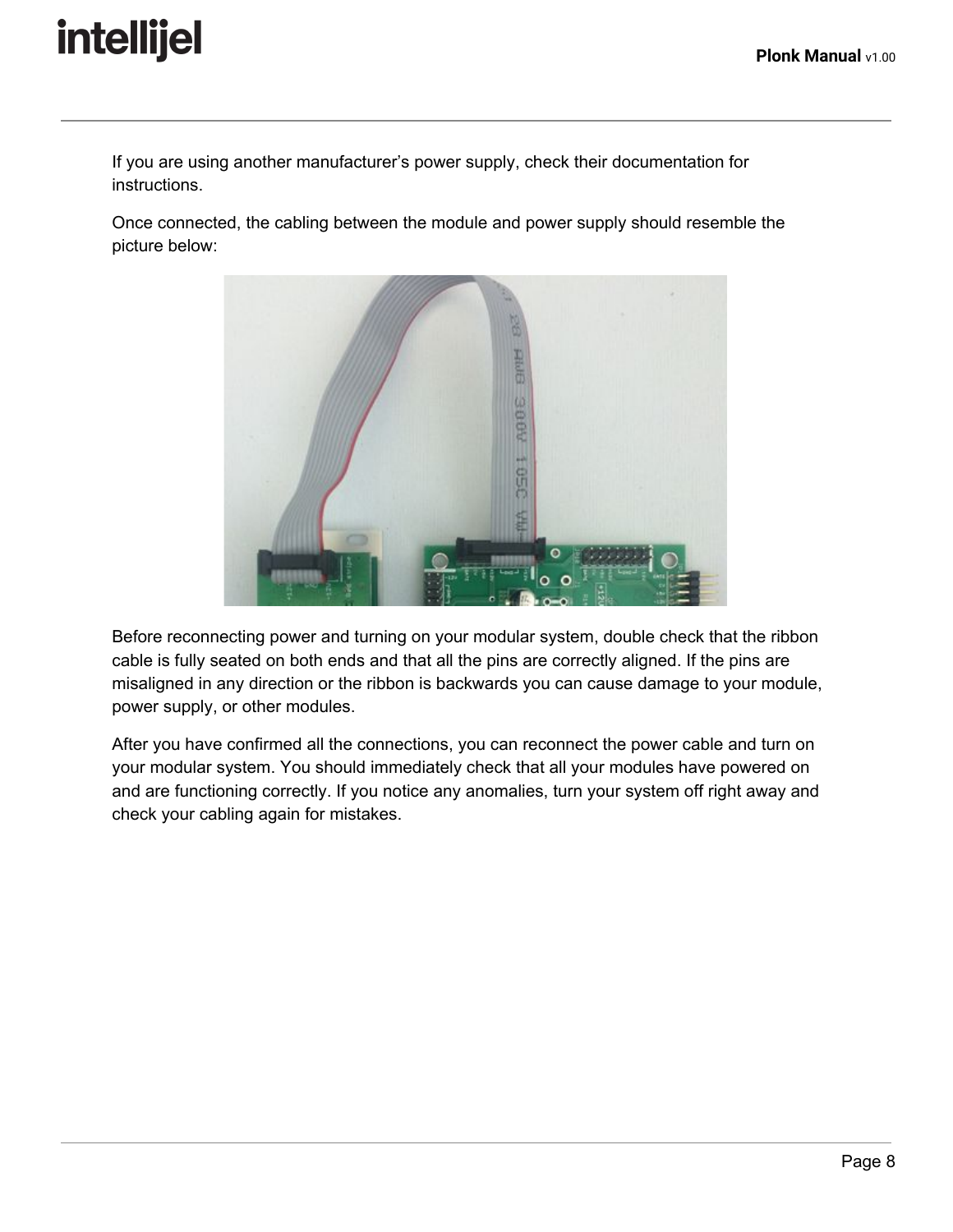## <span id="page-9-0"></span>Quick Start

Make some noise:

- 1. When you start up your Eurorack system with Plonk the very first time it will load the default patch.
- 2. Connect the jack labelled **OUT** to your system's audio output.
- 3. Set the **PITCH**, **X,** and **Y** knobs to the 12 o'clock position. Set the **DECAY** knob fully clockwise.
- 4. Push the big red **TRIGGER** button. You should hear a sound!
- 5. Experiment by turning the **X** and **Y** knobs to see how the sound changes.
- 6. Push the **LOAD** button to enter the preset loading menu. Turn the **ENCODER** to select another preset. You can click the **TRIGGER** at any time to preview a preset. Click the **ENCODER** to load it.

Use a sequencer:

- 1. Connect the gate output of your sequencer to the **TRIG** input of the Plonk.
- 2. Connect the pitch output of your sequencer to the **PITCH** input of the Plonk.
- 3. Run the sequencer, you should hear the Plonk make noise.
- 4. If your sequencer has a secondary CV output, connect it to the **VEL** input for velocity control.

Switch between sounds:

- 1. Connect a sequencer track, LFO, or other voltage output into the **MOD** input.
- 2. Change the voltage as Plonk is being triggered. You'll hear it switch between kick, snare, and hi-hat sounds depending on the voltage at the input. This is because the default preset (1) uses [Preset](#page-18-1) Step mode on the **MOD** input to shift between different preset sounds. Presets 1, 5, 9 and 13 are called kits because they use this feature.

Load another preset:

1. Click the **LOAD** button and turn the **ENCODER** to scroll through the list of factory presets. You can use the red trigger button or the **TRIG** input to preview presets as you browse. When you find one you like, click the **ENCODER** to load it.

Now that you've played with some of the factory sounds, check out the Exciter [Parameters](#page-13-5) and Object [Parameters](#page-15-0) sections to learn how to make your own!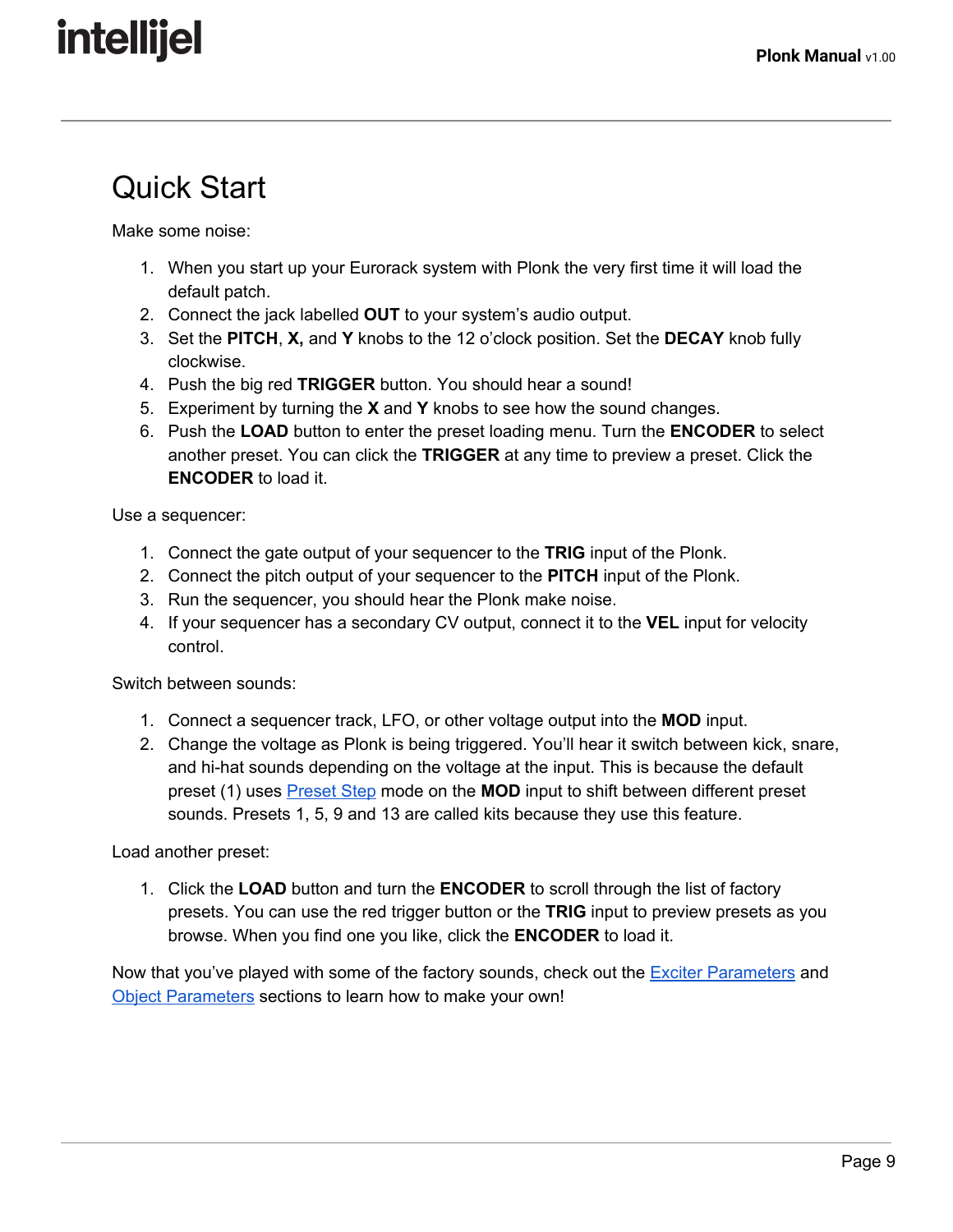## <span id="page-10-0"></span>Front Panel

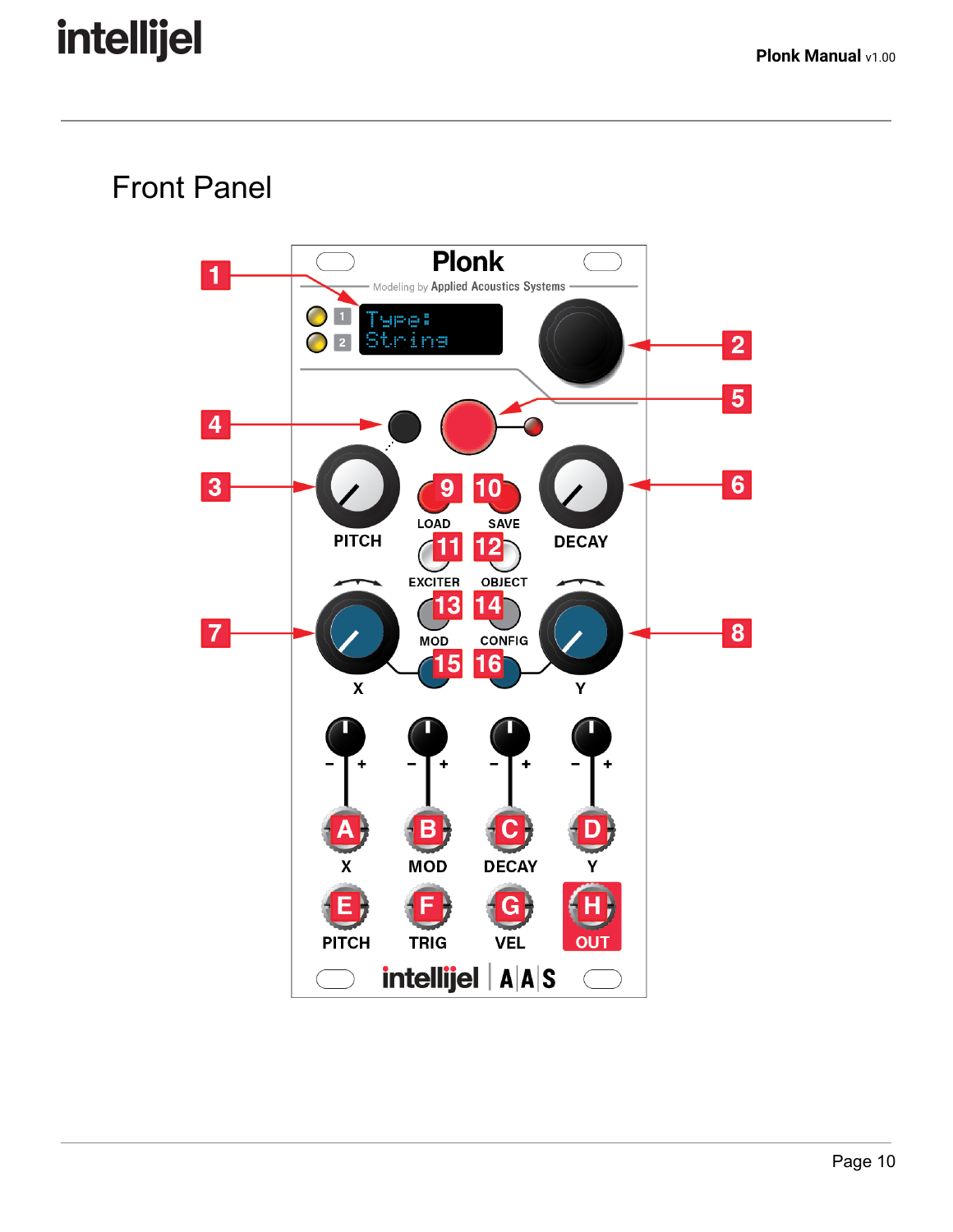### <span id="page-11-0"></span>**Controls**

- 1. **DISPLAY** Used to display the parameters and settings menus. To conserve screen lifetime there is a screensaver which activates after 15 minutes and blanks the screen. Pushing any button or turning the encoder will turn the screen back on and reset the timer. The two LEDs change brightness to reflect the amplitude of the two voices' audio signals.
- 2. **ENCODER** Used to navigate the various parameter and settings menus. The encoder's function is context-dependant and is described in the sections where it is used.
- 3. **PITCH Knob** Tunes the base pitch of the module. The function of the knob is further controlled by the **PITCH Button** nearby. The root of the configured base octave is played when this knob is at the 12 o'clock position and 0 V are applied at the **PITCH** input.
- 4. **PITCH Button** Accesses the **PITCH** menu that is used to control the **PITCH Knob** behaviour. See the PITCH [Parameters](#page-13-1) section for more details.
- 5. **TRIGGER Button** Manually triggers the exciter. Useful for previewing sounds or hand-operated sequencing.
- 6. **DECAY Knob** Scales the overall sound decay time by scaling both the noise envelope decay and the resonator decay times. When the knob is fully clockwise the decay times are at 100% of their programmed values.
- 7. **X Knob** Bipolar control for manually modulating the **VAR X** destination.
- 8. **Y Knob** Bipolar control for manually modulating the **VAR Y** destination.
- 9. **LOAD Button** Accesses the **LOAD** menu which is used for loading presets from the onboard flash memory. See the [Loading](#page-20-2) and Saving Presets section for more details.
- 10. **SAVE Button** Access the **SAVE** menu which is used for saving presets to the onboard flash memory. See the section **[Loading](#page-20-2) and Saving Presets** section for more details.
- 11. **EXCITER Button** Accesses the **EXCITER** parameters menu. While in this menu, turn the **ENCODER** to scroll through the available parameters and view their settings. Clicking the **ENCODER** or **OBJECT** button a second time will move the cursor to the current parameter's value. The value can then be edited by turning the **ENCODER**. Click the **ENCODER** or **OBJECT** button to return to scrolling through parameters. More details about the parameters are in the Exciter [Parameters](#page-13-5) section.
- 12. **OBJECT Button** Accesses the **OBJECT** parameters menu. While in this menu, turn the **ENCODER** to scroll through the available parameters and view their settings. Clicking the **ENCODER** or **OBJECT** button a second time will move the cursor to the current parameter's value. The value can then be edited by turning the **ENCODER**. Click the **ENCODER** or **OBJECT** button to return to scrolling through parameters. More details about the parameters are in the Object [Parameters](#page-15-0) section.
- 13. **MOD Button** Accesses the **MOD** assignment menu. This is described in more detail in the MOD [Destinations](#page-17-1) section.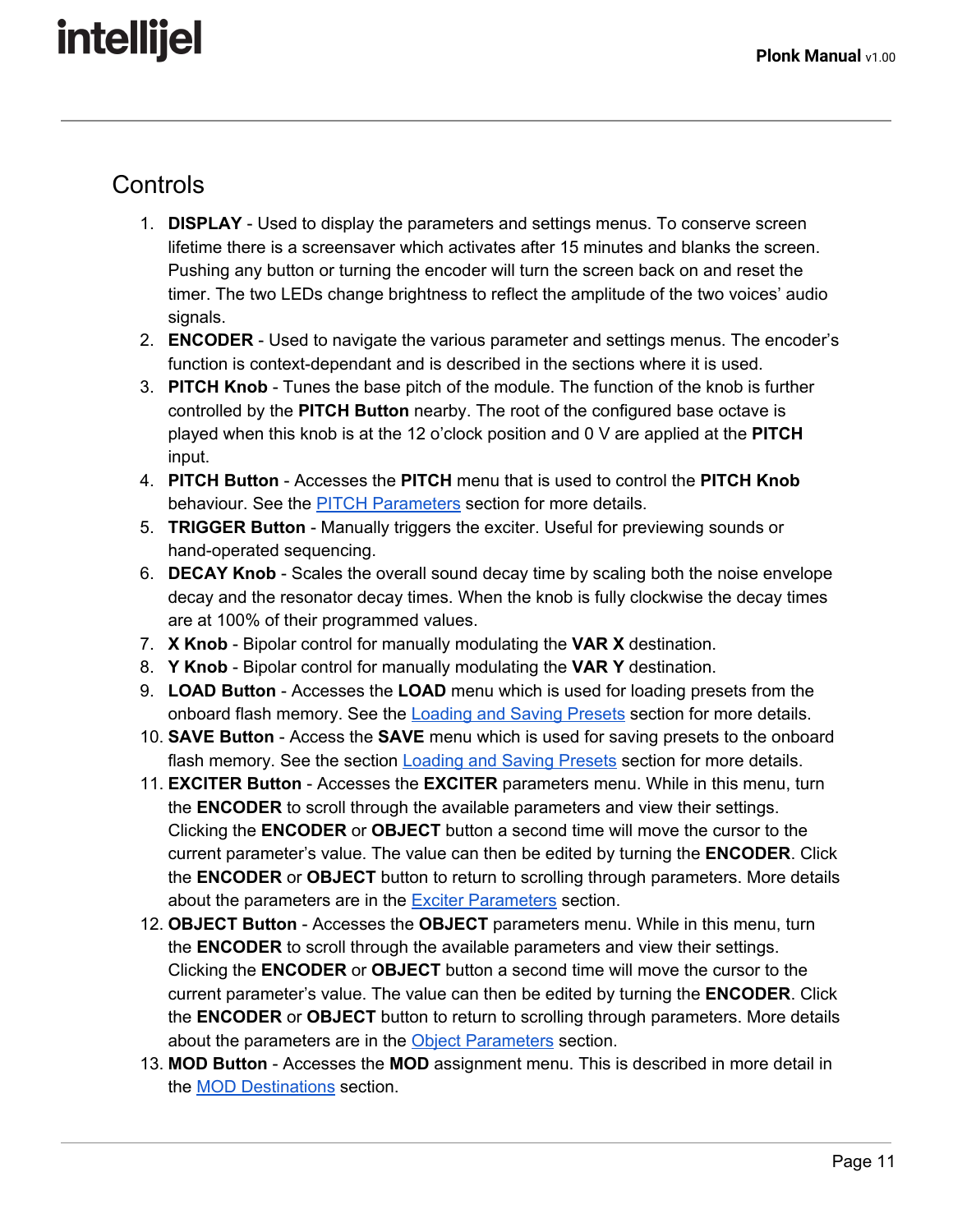- 14. **CONFIG Button** Accesses the **CONFIG** menu.
- 15. **X Button** Accesses the **VAR X** assignment screen. This is described in more detail in the VAR X and Y [Destinations](#page-17-0) section.
- 16. **Y Button** Accesses the **VAR Y** assignment menu. This menu behaves the same as the **VAR X** menu, but for the **Y** input.

### <span id="page-12-0"></span>Inputs and Outputs

- A. **X** CV offset for the **VAR X** destination. The accompanying attenuverter can be used to scale and flip the incoming voltage. Range of  $\pm$ 5 V. See the  $\sqrt{AR}$  X and Y [Destinations](#page-17-0) section for more details.
- B. **MOD** CV input for the **MOD** destination modulation. The accompanying attenuverter can be used to scale and flip the incoming voltage. Range of  $\pm$ 5 V. If the selected destination is triggered by a gate then any voltage above 1.5 V is sufficient.
- C. **DECAY** CV offset for the **DECAY** control. The accompanying attenuverter can be used to scale and flip the incoming voltage. Range of ±5 V.
- D. **Y** CV offset for the **VAR Y** destination. Behaves the same as the **X** input, but for **VAR Y**.
- E. **PITCH** 1 V/octave pitch input. Summed with the position of the **PITCH** knob. Range of ±5 V. The pitch is updated only while the **TRIG** input is high.
- F. **TRIG** Triggers the exciter in response to a gate. The gate must have a duration of at least one millisecond to be detected by the module. If the preset's noise envelope is set to AHR, the envelope remains in the hold stage for the duration of the gate.
- G. **VEL** Velocity input. Range of +5 V and normalled to +5 V. Controls the velocity or volume of the sound, depending on the **VEL Mode** setting in the **CONFIG** menu. See the VEL [Mode](#page-19-0) section for more details.
- H. **OUT** Mono audio output.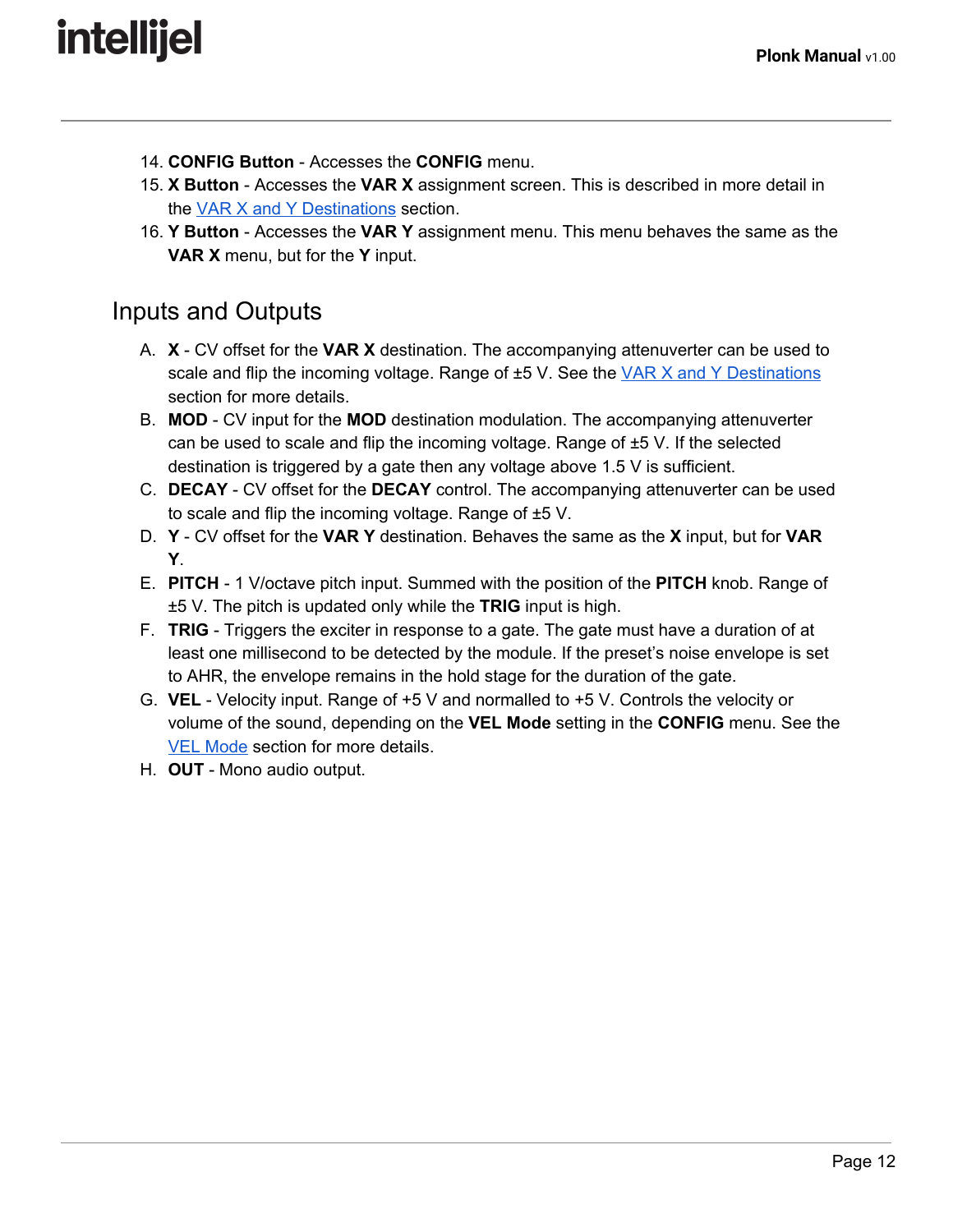### <span id="page-13-2"></span>Parameter Menus

### <span id="page-13-1"></span>Pitch Parameters

The **PITCH** parameters are accessed via the black button near the **PITCH** knob and can be used to alter the pitch behaviour. Pressing the **ENCODER** or **PITCH** button toggles between selecting parameters and editing parameter values.

### <span id="page-13-4"></span>**Octave**

Sets the base octave. The root note of the base octave is played when the **PITCH** knob is at the 12 o'clock position and 0 V are applied at the **PITCH** input.

### <span id="page-13-3"></span>**Quantize**

When the quantize setting is disabled the **PITCH** knob can be used to continuously sweep the base pitch by ±2 octaves from the selected octave's root note. When enabled, the quantize setting causes the **PITCH** knob to step through notes of the chromatic scale.

### <span id="page-13-5"></span>Exciter Parameters

Plonk sounds can use two exciters: a mallet and noise. The mallet is a momentary impulse while the noise is white noise that can be shaped by a lowpass filter, highpass filter, and amplitude envelope. The filters are applied in series so together they can be used as a bandpass filter. Each sound can use either one or both of the exciters, depending on the mix setting.

#### <span id="page-13-0"></span>Mallet / Noise Mix

The "Mix" parameter controls the level balance between the mallet and noise exciters. When set to 100:0, only the mallet excites the resonator. When set to 0:100, only the noise excites the resonator. Intermediate values are a blend between the two.

#### <span id="page-13-6"></span>Mallet Stiffness

Adjusts the stiffness or firmness of the mallet. A stiffer mallet results in a snappier, shorter, crisper attack envelope. A mallet that's softer (lower stiffness value) creates a rounder, more full-bodied attack sound. Tap your desk with the sharpened end of a pencil and make note of the sound it makes. Then tap your desk with the pencil's eraser. Even though the same surface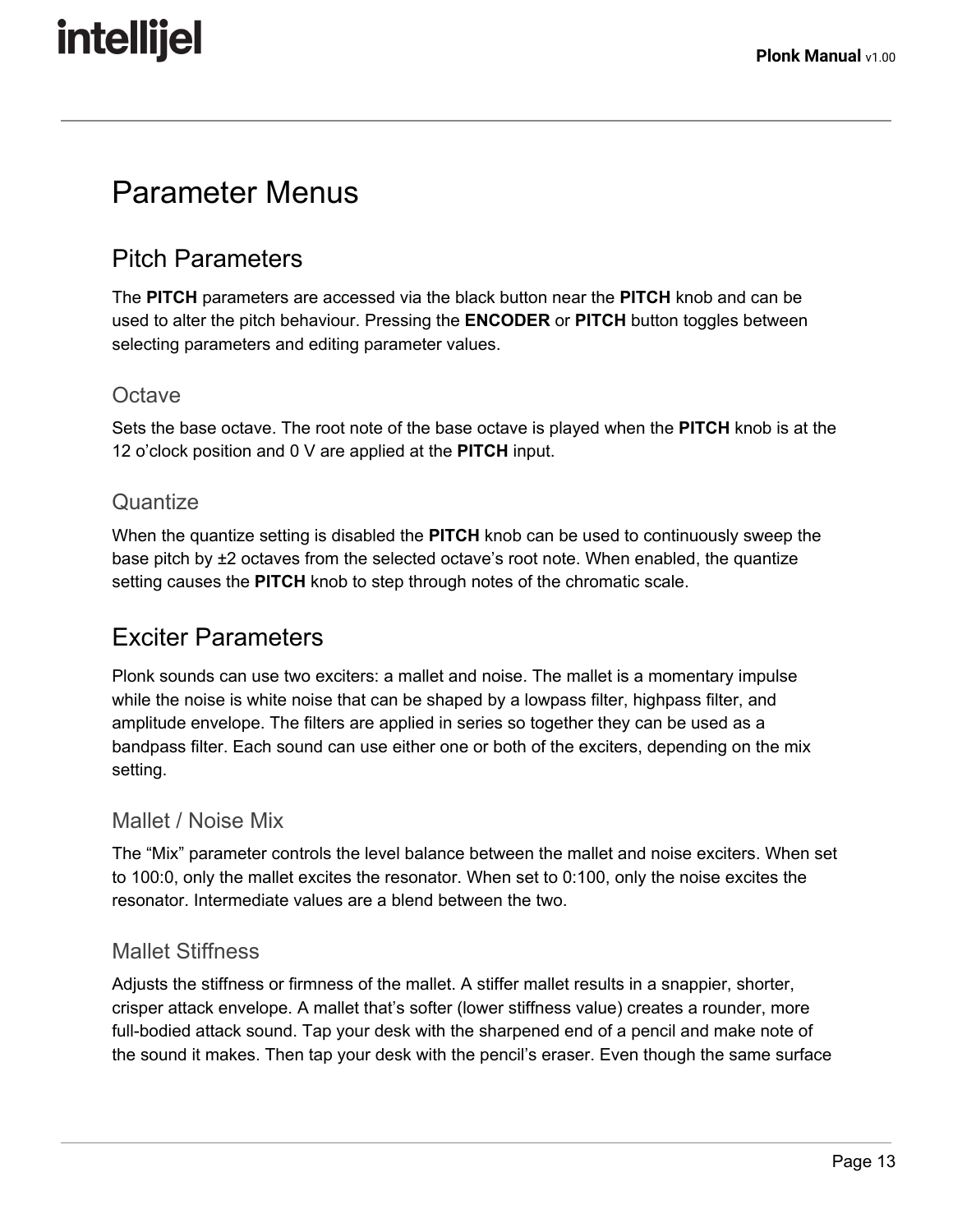(resonator) is being used, notice that the resulting sounds are dramatically different. That's the sonic characteristic controlled by the Mallet Stiffness parameter.

#### <span id="page-14-5"></span>Noise Density

Controls the rate at which the random noise is generated. At lower values, individual clicks can be heard, which can sound like particles hitting the surface of the resonator. Increasing the density will increases the number of clicks generated in a given interval of time until the output becomes continuous white noise.

With appropriate envelope and filter settings, a noise density between 50 and 100 can be good for bowed sounds or snares.

#### <span id="page-14-3"></span>Noise Lowpass Cutoff

Sets the cutoff frequency of the lowpass filter applied to the white noise exciter.

#### <span id="page-14-4"></span>Noise Lowpass Q

Sets the resonance of the lowpass filter.

#### <span id="page-14-2"></span>Noise Highpass Cutoff

Sets the cutoff frequency of the highpass filter applied to the white noise exciter. Try to keep this value below that of the Noise Lowpass Cutoff.

#### <span id="page-14-1"></span>Noise Highpass Q

Sets the resonance of the highpass filter.

#### <span id="page-14-0"></span>Noise Attack

Sets the duration of the attack stage of the noise amplitude envelope.

#### <span id="page-14-6"></span>Noise Decay

Sets the duration of the decay stage of the noise amplitude envelope.

#### <span id="page-14-7"></span>Noise Envelope Type

Sets the type of noise envelope used.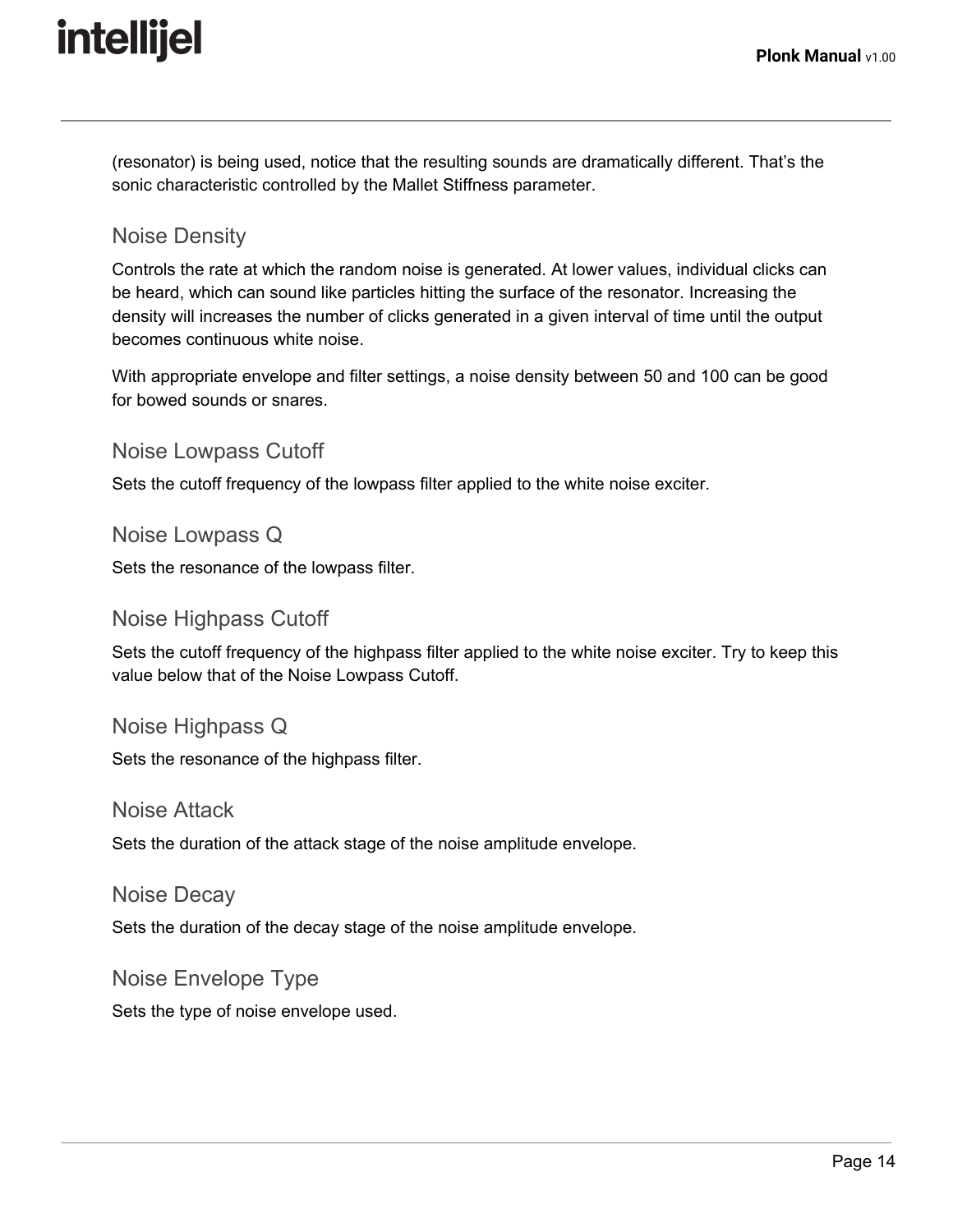In **AR** mode the envelope simply goes through the attack and release stages. This is suitable for most percussive sounds.

In **AHR** mode an additional hold stage is added which keeps the envelope high for as long a gate is applied at the **TRIG** input. This is useful for articulated sounds such as sustained basses, effects, or dynamic percussion sounds such as open high hats where you want to vary the length of the sound.

### <span id="page-15-0"></span>Object Parameters

The resonator parameters menu is accessed by pushing the **OBJECT** button.

In Plonk, sounds are produced by feeding the output of the Exciter into an acoustic object model called a resonator.

Mathematically, a complex sound can be decomposed into elementary components called *partials*. The relative frequencies of the partials are specific to the type of object: the partials of a string will follow the ideal harmonic series, while those of a drumhead will be bunched closer together.

The material of the resonator will have an effect on the relative decay of the partials, while the position at which it is excited will have an effect on the relative amplitude of the partials.

The resonator section also includes an embedded envelope generator that can be used to change the pitch during sound playback. The envelope is a simple linear envelope triggered each time the exciter is triggered.

### <span id="page-15-1"></span>Resonator Type

Selects from one of the six resonator types:

- **String** a plain string. Good for plucked or bowed sounds.
- **Beam** a rectangular beam with constant cross-section. Good for bells, chimes, claves, woodblocks and other small percussions.
- **Marimba** a beam with variable cross-section, producing more harmonic overtones. Good for chromatic percussions like marimbas and vibraphones.
- **Drumhead** circular membrane. Good for various drum sounds.
- **Membrane** rectangular membrane. Good for various drum sounds. More dissonant than the drumhead resonator.
- **Plate** rectangular plate. Good for cymbals, gongs, bells and other metallic or wooden percussions.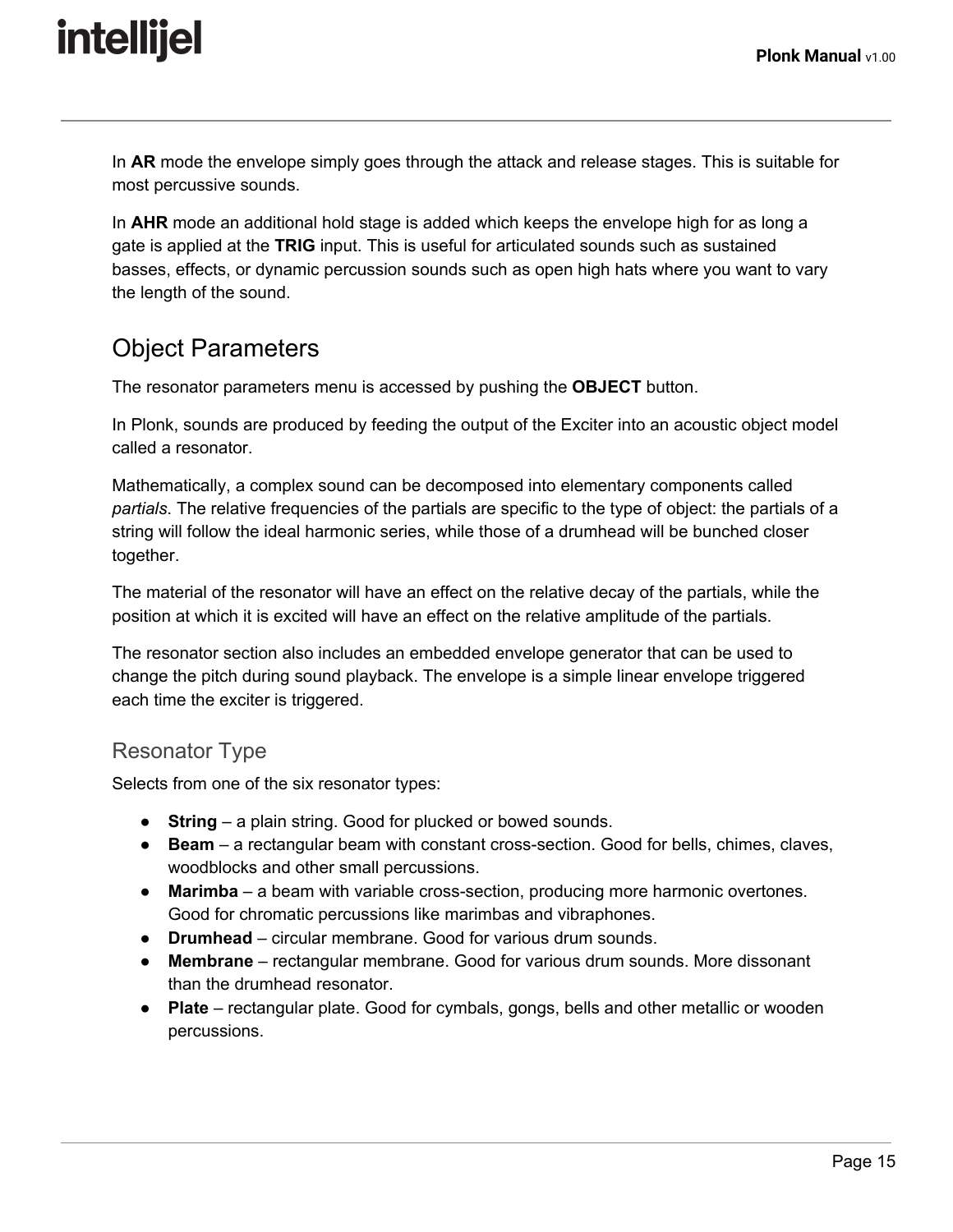#### <span id="page-16-1"></span>Resonator Decay

Sets the resonator decay time. This affects all partials equally.

#### <span id="page-16-6"></span>Resonator Low Cut

Attenuates the lower partials when clearer or brighter sounds are desired. Set to 0 to hear the full spectrum of the resonator.

#### <span id="page-16-2"></span>Resonator Position

Controls where the exciter signal is applied on the resonator. This affects the relative amplitude of the partials. Varies from the edge (0) to the middle of the object (127).

When the resonator is excited in the middle, many of its partials are completely attenuated, resulting in a hollower sound. This is especially obvious for the string which loses all of its even harmonics and sounds like a filtered analog square wave.

#### <span id="page-16-3"></span>Resonator Tone

Changes the relative decay of the partials. Perceptually, this parameter affects the object's material. Depending on the resonator type, lower values may evoke wood, nylon or plastic, while higher values may evoke metal or glass.

#### <span id="page-16-4"></span>Resonator Inharmonicity

Changes the frequency ratio of the partials relative to the root frequency. The range of this parameter is bipolar, from -64 to +63. Negative values will bring the partials closer together, while positive values will spread them.

Large inharmonicity values have a major impact on the timbre of the resonator: a string with a large negative or positive inharmonicity value will not sound like a string anymore.

#### <span id="page-16-0"></span>Resonator Pitch Envelope Amount

Sets the amount that the internal pitch envelope affects the resonator pitch. The range of this parameter is bipolar, from -64 (-1 octave) to +63 (+1 octave).

#### <span id="page-16-5"></span>Resonator Pitch Envelope Time

Sets the length of time it takes for the internal pitch envelope to reach its final value.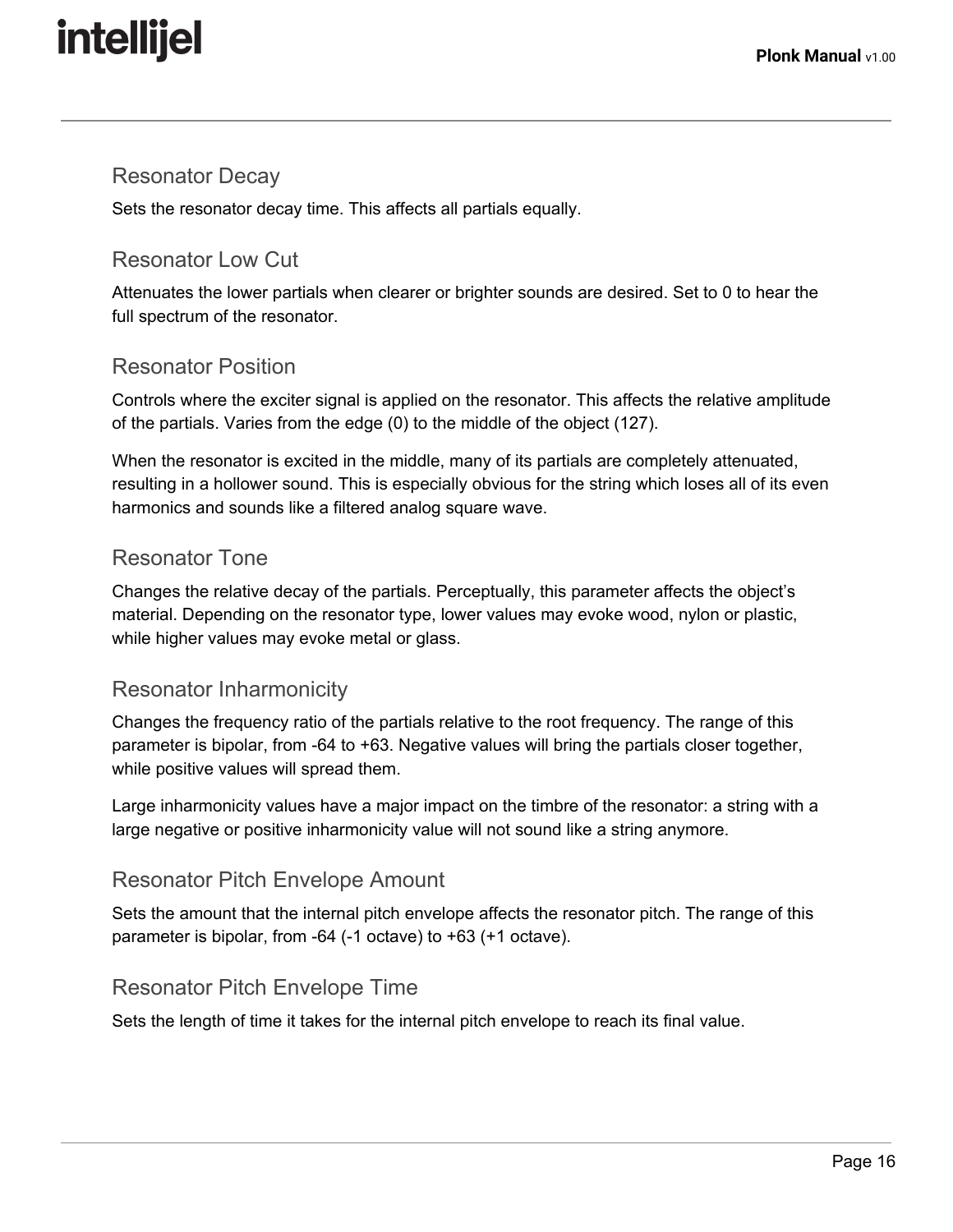#### <span id="page-17-2"></span>Polyphony

Sets the polyphony of the resonator, either 1 or 2.

If polyphony is set to 1 and a trigger is received while a sound is decaying, the first sound will be choked before the new one begins.

If polyphony is set to 2 and a trigger is received while a sound is decaying, the first sound will continue to ring out. Any modulation being applied will be locked at its last value. The new sound will be assigned to the other voice and all modulation will affect this sound only. If both voices are in use and a trigger is received, the new sound will be assigned to the oldest playing voice.

### <span id="page-17-0"></span>VAR X and Y Destinations

Pressing either of the dedicated **X** or **Y** buttons will enter the modulation destination selection screen for the **X** and **Y** knobs and CV inputs. Turn the **ENCODER** to select a new destination and then click to confirm. The modulation knob and CV input is then summed with the value of the selected exciter or object parameter.

Once in the modulation destination selection screen you can push the **X** or **Y** button a second time to set the **DEPTH** of the respective control. The **DEPTH** allows you to configure how much the full range of the modulation offsets the selected parameter. The options are **LOW** (±16), **MEDIUM** (±32), **HIGH** (±64) and **FULL** (±128).

### <span id="page-17-1"></span>MOD Destinations

Pressing the **MOD** button will enter the modulation destination selection screen for the **MOD** input. Turn the **ENCODER** to select a new destination and then click to confirm.

There are two types of **MOD** destinations, those that simply modulate an exciter or object parameter, and those with special functions. The modulations work just like those for the **X** and **Y** input except that they do not have a dedicated knob on the panel. The special functions are described below.

Once in the **MOD** destination selection screen you can push **MOD** button a second time to set the **DEPTH** of modulation. The **DEPTH** allows you to configure how much the full range of the modulation offsets the selected parameter. The options are **LOW** (±16), **MEDIUM** (±32), **HIGH** (±64) and **FULL** (±128). Note that the menu is only accessible for destinations which affect exciter or object parameters.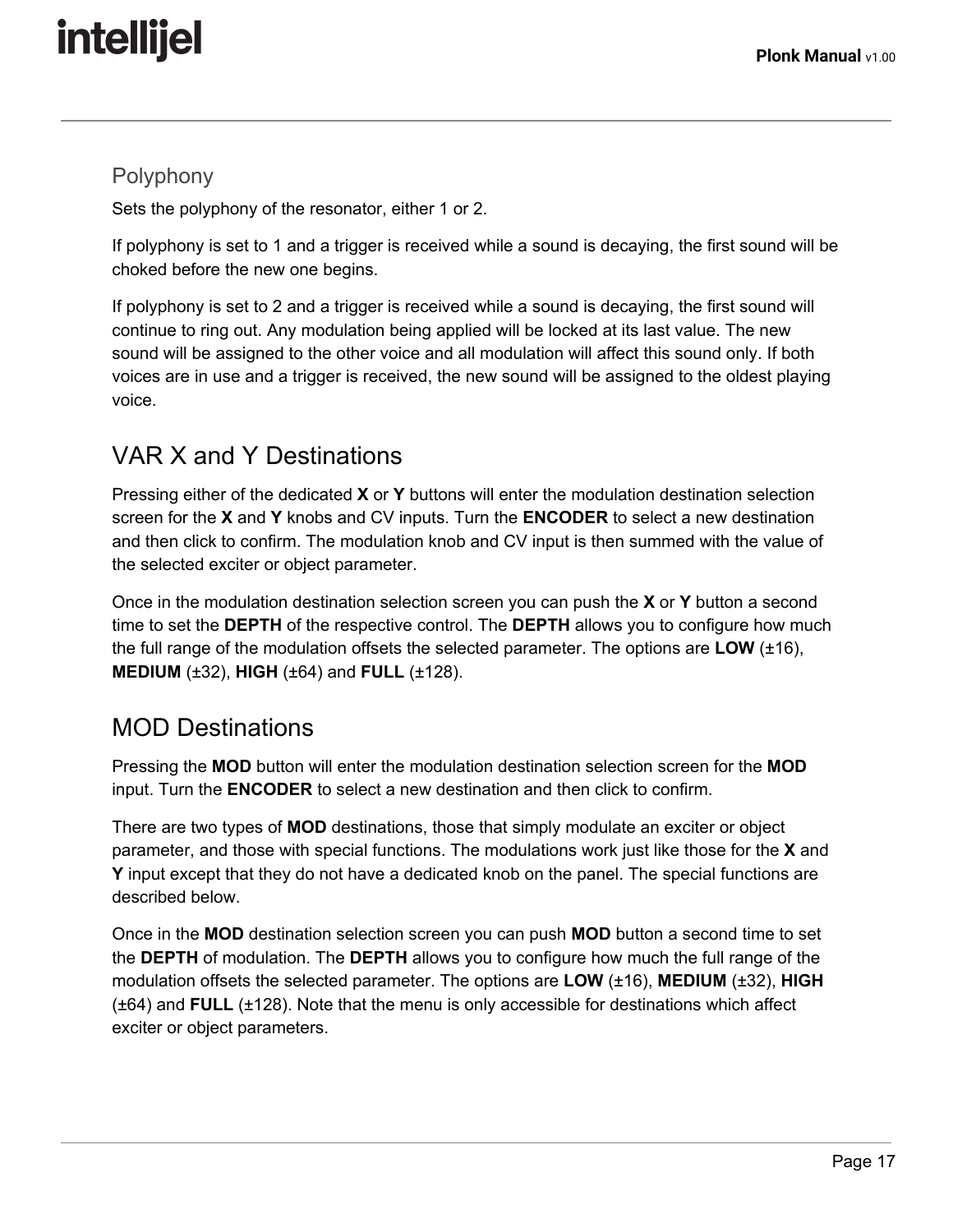#### <span id="page-18-0"></span>Choke Resonator / Noise / Both

The three choke destinations can be used to immediately choke either the resonator, noise exciter, or both. When a gate is detected at the **MOD** input a fast envelope will quickly bring down the level. This is useful for designing sounds that have a very long resonator or noise decay but then being able to cut them off with another gate source, for example open hihats or drones.

### <span id="page-18-1"></span>Preset Step

Preset selection mode is indicated by the "Preset Step" destination. This destination has two additional parameters that are accessed by clicking the **ENCODER**. The display will indicate *Pst A*:*B* where *A* and *B* are numbers that indicate the first and last preset controlled by the selection.

Now whenever Plonk receives a trigger it will read the voltage on the **MOD** input and switch to a new preset before making a sound. A voltage of 0 V will select the first preset *A* and a voltage of + or - 5 V will select the last preset *B*. Any voltage in between 0 - 5 will select another preset in the range, proportional to the amount of voltage applied.

Selecting a preset in this way is subject to the following conditions:

- All exciter and object parameters will be replaced with those of the selected preset. If the current preset (the one with the mod destination set to Preset Select) is within the range, its parameters will be used.
- The **EXCITER** and **OBJECT** buttons still edit the parameters of only the current preset.
- The **X**, **Y**, and **VEL** settings from the current preset are retained.
- The **GAIN** is controlled by the selected preset.
- When switching presets, the effect is polyphonic so the previous sound is allowed to ring out.

#### Randomize

When you set the Mod Destination to "Randomize," a trigger received on Plonk's **MOD** input will instantly randomize every Exciter and Object parameter (with the exception of polyphony).

TIP: Sending a trigger to the MOD input is not the only way to randomize a patch. You can also *do it manually by setting the Mod Destination to "Randomize," then pressing the encoder knob. Each time you press the encoder knob a new random patch is generated — perfect for those times when you need a little serendipitous inspiration.*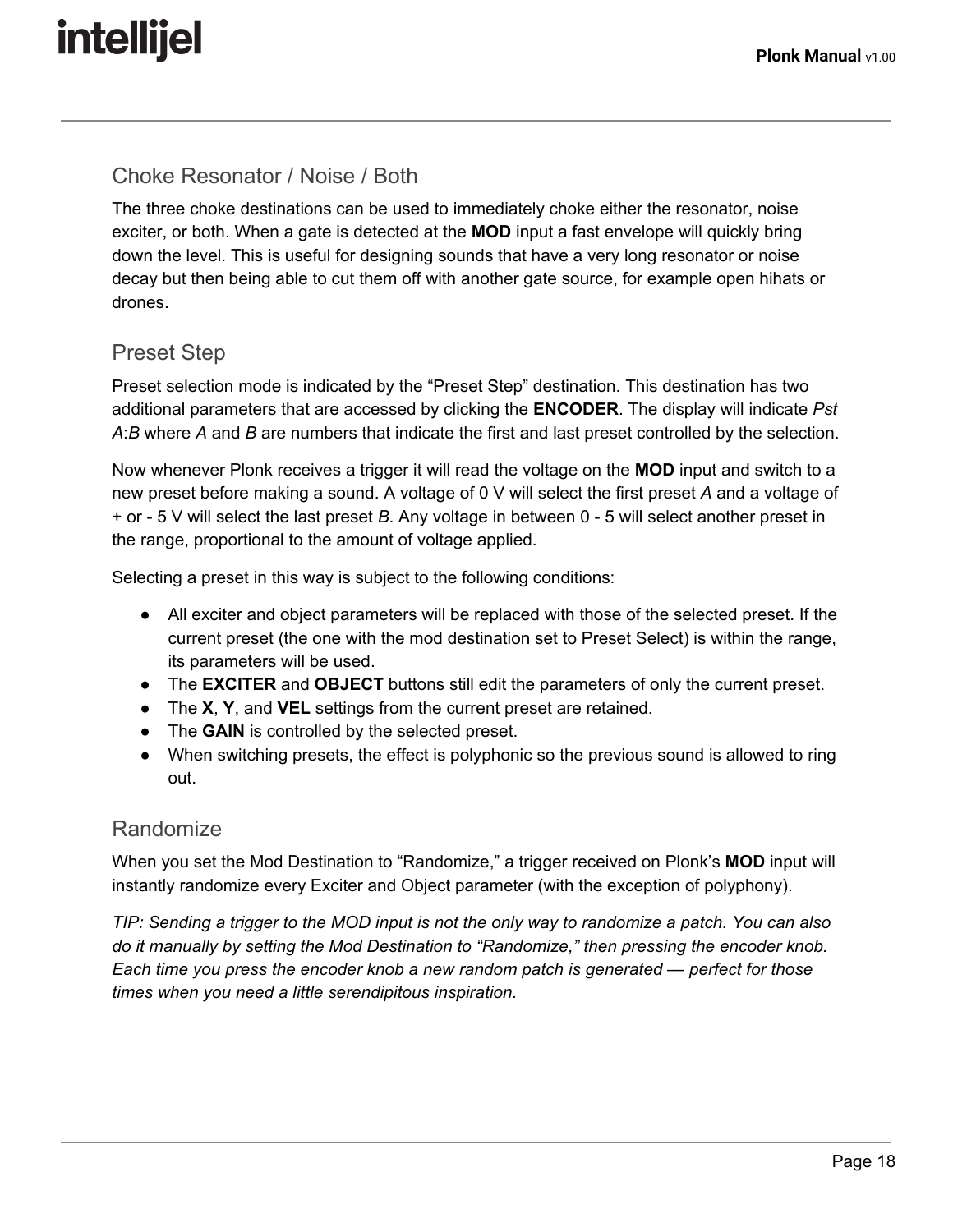#### Morph

With Mod Destination set to "Morph," Plonk uses the **MOD** input CV to morph between the Exciter and Object settings of the current preset and a destination preset you select with the encoder knob. Specifically:

- 1. On the Mod Destination screen, rotate the encoder to select "Morph," then click the encoder. A number will appear to the right of the word, "Morph."
- 2. Click the encoder again to highlight the number.
- 3. Rotate the encoder to select the patch number you want to Morph into, then press the encoder again. Now, any CV received at the MOD input will morph between the values of the currently loaded preset and the one you just selected in the Mod Destination menu.

*NOTE: Plonk does not morph between resonator types. So the loaded preset's resonator type (String, Beam, Marimba, etc.) is used regardless of the resonator type assigned to the destination preset. However, all other resonator and exciter parameters do morph.*

### <span id="page-19-2"></span>CONFIG Settings

#### <span id="page-19-1"></span>**Gain**

Adjusts the overall gain of the current patch from -20 dB to +12 dB. This can be used to account for variances in volume of different patches due to their synthesis parameters.

### <span id="page-19-0"></span>VEL Mode

Sets the behaviour of the **VEL** input. There are three settings:

- **accent** This is the default setting. In this mode the note played will be accented whenever a gate signal is present at the **VEL** input. If no cable is plugged into the input, all notes will be accented.
- **● dynamics** In this mode the strength of the exciter is proportional to the voltage at the **VEL** input. This is useful for directly articulating the strength of the notes with the velocity output of a MIDI-CV converter or a sequencer track.
- **● volume** In this mode the voltage at the **VEL** input directly controls the final output level of the synthesizer. This is best suited for volume effects like tremolo, fade-in/fade-out, and other envelope effects.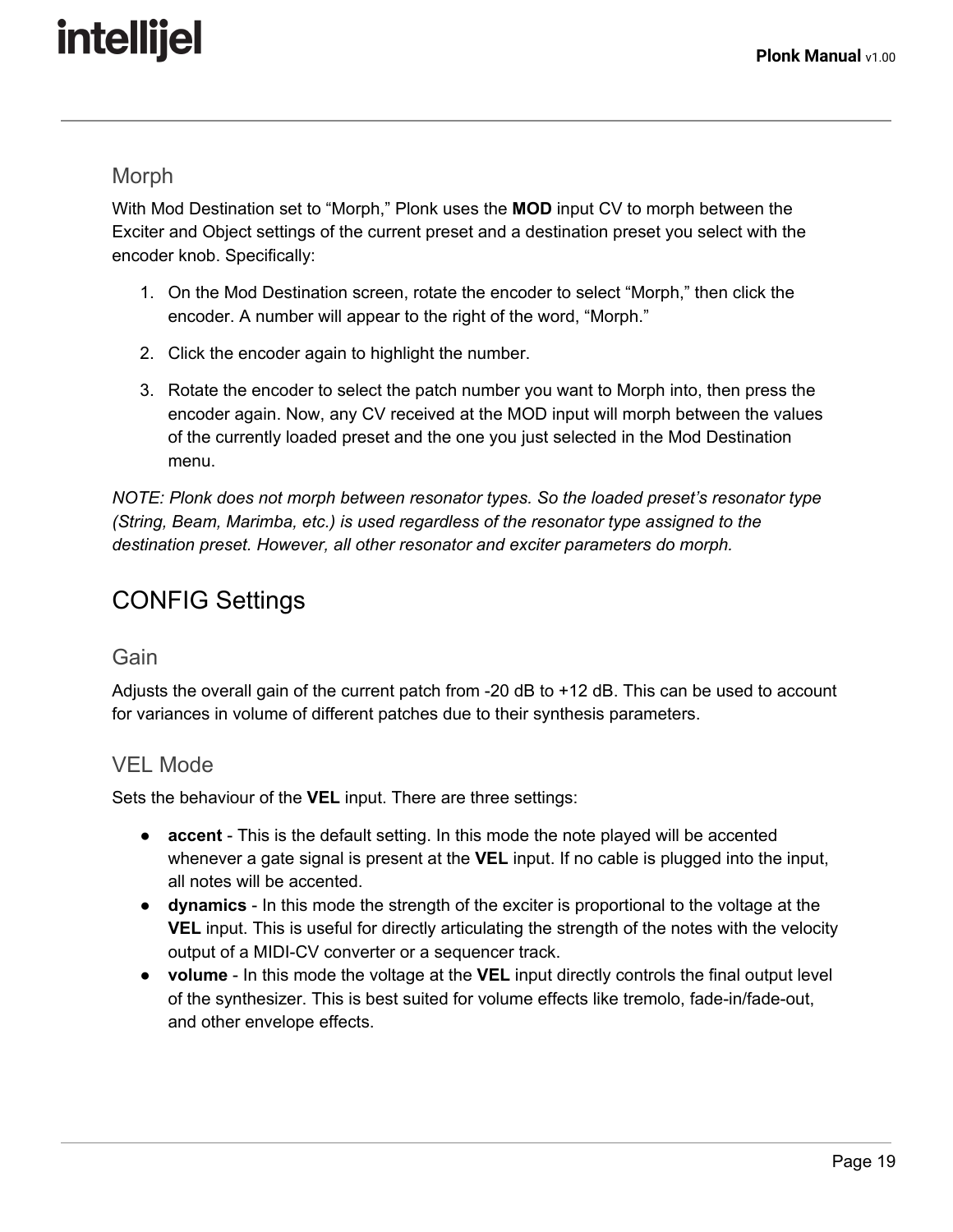#### <span id="page-20-0"></span>Init Preset

Initializes the current settings to a default preset which is a useful starting point. Any unsaved settings will be lost.

#### <span id="page-20-3"></span>Send Presets

Sends all saved presets over USB-MIDI. See The **MIDI Preset [Transfer](#page-22-1)** section for more details.

## <span id="page-20-2"></span>Loading and Saving Presets

Because of the large number of parameters involved in physical modelling, Plonk has an onboard flash memory that allows storage of up to 128 preset settings. The preset storage functions are accessed via the **SAVE** and **LOAD** buttons. When Plonk first starts it will load the last used preset.

### <span id="page-20-1"></span>Preset Overview

It's important to recognize that Plonk's concept of a "preset" is slightly different than a programmable synthesizer's concept of a "preset."

On a typical programmable synth, recalling a preset sets every parameter to the value stored within it — regardless of the current position of its knobs. But Plonk presets follow a different dictate. Because Plonk is a eurorack module, which is designed to be modulated and controlled by other modules in a larger system, its panel knobs are always live. That is, when you recall a preset, every parameter is set to its saved value, however *any value presently under the control* of a front panel knob (or CV input) takes the current value of that knob or CV input into account!

Strange? Not really. Plonk is not designed to simply recall and trigger static sounds. Instead, it's designed to live and breathe — to be modulated and tweaked, and to change presets in real time while simultaneously being modulated. Think of it like this: a single snare drum doesn't produce just one sound, but rather a variety of sounds depending on how hard you hit it; where you hit it; what you hit it with; and how you tune it. But these sounds all still come from the same snare drum, and that snare drum is analogous to a Plonk preset.

Because of this, it's possible to load a preset that doesn't sound exactly like you expect (or remember). That's probably because the current position of Plonk's front panel knobs are overriding some saved parameter values. For example, if you recall a sound that you thought should have a long decay time but is short and snappy sounding, it's probably because the DECAY knob is turned down.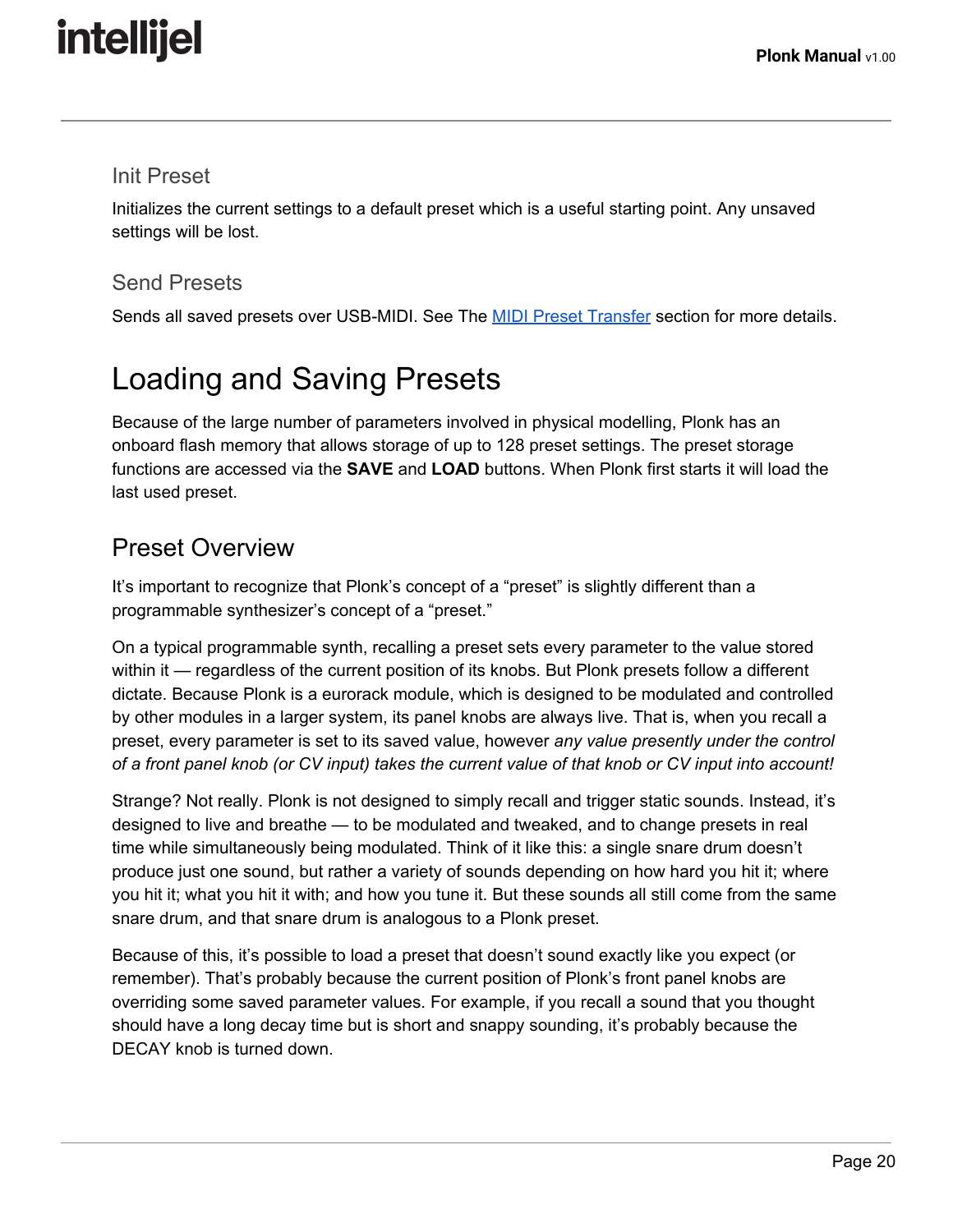So when auditioning Plonk presets, remember to tweak all the knobs while you listen — real instruments are dynamic in nature, and Plonks presets are designed to reflect that dynamism loading not just a static snapshot of a sound, but a range of sonic nuances that can be achieved (through modulation) by a single preset.

### <span id="page-21-1"></span>Loading

To enter the preset load menu, click the **LOAD** button. Turning the **ENCODER** will scroll through the available presets and also temporarily load their settings so the sound can be previewed. Click the **ENCODER** to replace the current sound with the currently selected preset, otherwise click any button to exit the menu and return to the current sound. Clicking the **LOAD** button again while in this menu will return to the last loaded preset and also return the sound to its current settings. The currently loaded preset will be indicated by a star next to the preset number.

### <span id="page-21-0"></span>Saving

To enter the preset save menu, click the **SAVE** button. Turn the **ENCODER** to find a slot in which to save the current module settings. The last loaded slot is indicated with a star next to the preset number. The menu displays the name of the preset in the selected slot on the second line of the display. Once you've decided on a slot you can either click the **ENCODER** or the **SAVE** button.

If you click the **ENCODER** the name will change to the last loaded preset name and the menu will enter the name editing mode. Turn the **ENCODER** to change the current character, click the **ENCODER** to advance to the next character. Once you reach the end of the name, the cursor will jump to the first line with the text "N". Turn the **ENCODER** until it reads "Y" and then click to confirm save.

If you click the **SAVE** button the preset name will be immediately filled with the last used preset name. The cursor will jump to the first line with the text "N". Turn the **ENCODER** until it reads "Y" and then click to confirm save.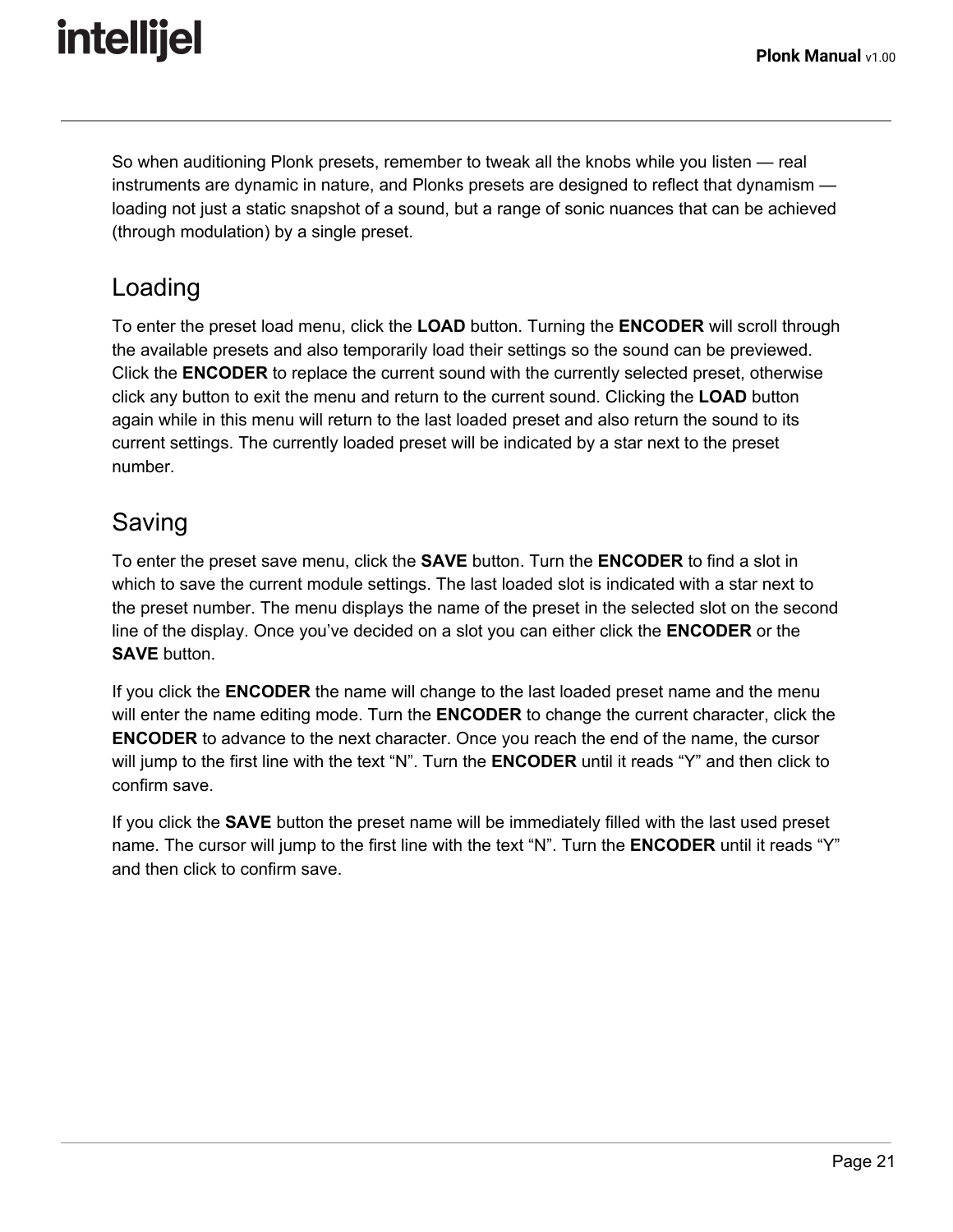### <span id="page-22-1"></span>Preset Transfer

It is possible to transfer presets to and from the Plonk using MIDI System Exclusive messages via the embedded USB-MIDI interface. When connected to a computer via a Mini-B USB cable, the Plonk will act as a USB-MIDI device. You can then use a software tool to transfer presets back and forth. We recommend the following:

- Laser [Mammoth](https://f0f7.net/fe/#/SysexLibrarian/IntellijelPlonk) (macOS or Windows, via Chrome browser)
- SysEx [Librarian](https://www.snoize.com/SysExLibrarian/) (macOS)
- **[MIDI-OX](http://www.midiox.com/)** (Windows)

### <span id="page-22-2"></span>Downloading Presets to a Computer

First set up your SysEx transfer program to record incoming SysEx data. In SysEx Librarian this is the "Record Many" button.

Once your SysEx transfer program is ready to receive messages, perform the following on Plonk:

- Click the **CONFIG** button.
- Turn the **ENCODER** till the display reads "Send Presets".
- Click the **ENCODER**. If you haven't yet connected the USB cable to the back of the module the display will read "Connect USB". Once the USB cable is connected it will read "Click ENC to begin".
- Click the **ENCODER** to begin SysEx transmission.
- Once your SysEx transfer software has received 128 messages and the display reads "Presets Sent" the preset transfer process is complete. You can now push any button to exit this menu.

### <span id="page-22-0"></span>Uploading Presets from a Computer

To upload presets to the Plonk from a .syx file simply play back the file to the Plonk's USB-MIDI interface from a computer using the SysEx transfer program of your choice.

Ensure you are not triggering the Plonk while uploading presets as the module may be too busy processing DSP to accept all the SysEx messages, causing some presets to not be uploaded correctly.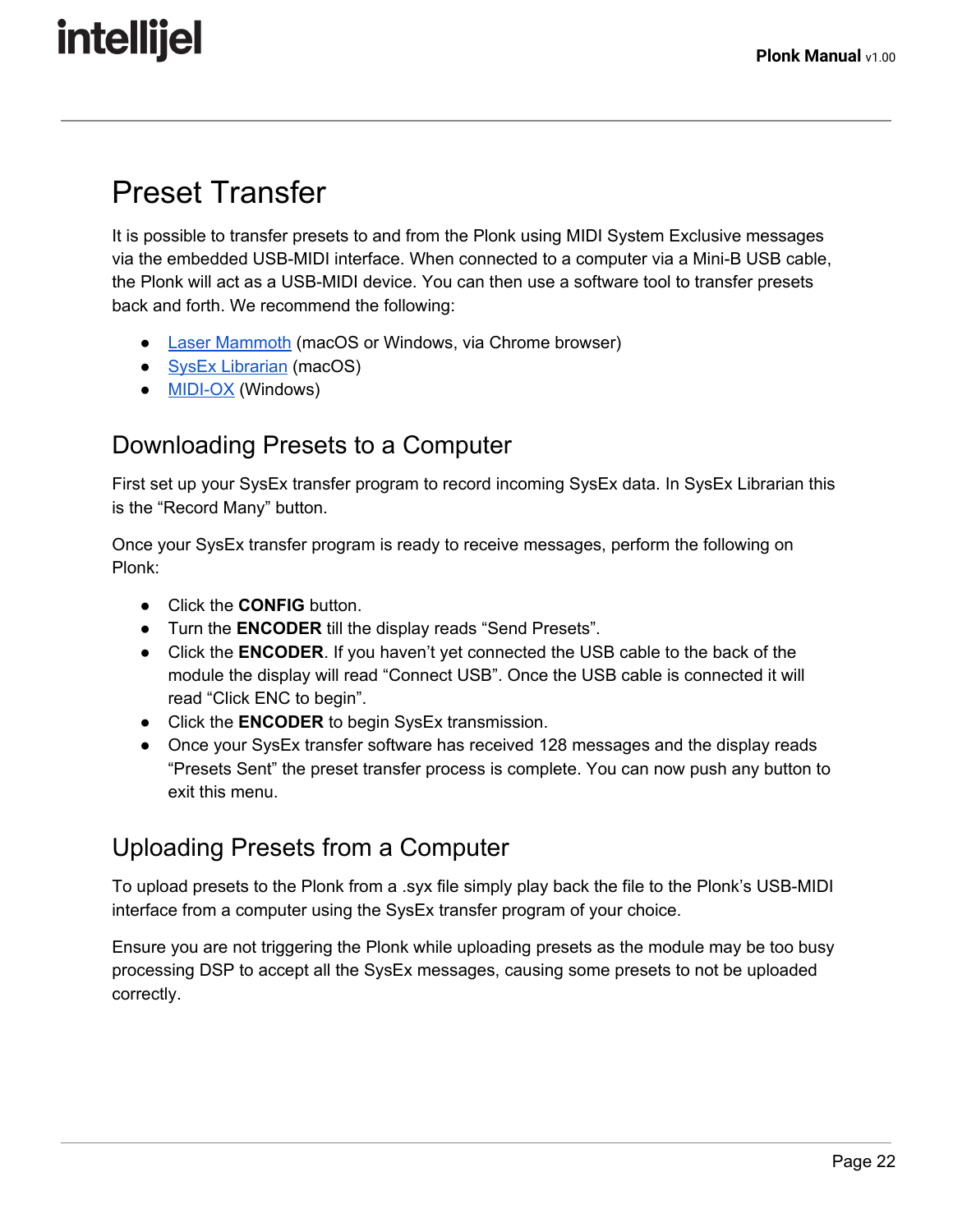It is also recommended you leave a pause between messages of 500ms to give Plonk time to save a preset before transmitting the next one. This delay should be configurable in the preferences of your SysEx transfer program.

## <span id="page-23-0"></span>**Calibration**

Plonk comes already calibrated from the factory, but if for some reason you need to adjust the calibration, here's how:

- 1. Click the **CONFIG** button.
- 2. Turn the **ENCODER** till the display indicates "Start calibration".
- 3. Click the **ENCODER**. The screen will indicate "Pitch 0V" with a number below.
- 4. Connect a precision voltage source such as a MIDI-CV converter or quantizer to the **PITCH** input. Ensure nothing is connected to any of the other inputs.
- 5. Set the voltage source to 0V. The number on the display should be around 52000.
- 6. Click the **ENCODER**. The screen will indicate "Pitch 1V" with a number below.
- 7. Set the voltage source to 1V. The number on the display should be around 42000.
- 8. Click the **ENCODER**. The screen will indicate "Calibrated!" and the calibration will be saved in permanent storage.
- 9. Click any button to exit the calibration, or click the **ENCODER** to restart. If you click the encoder again by accident, you can still push another button to exit without worrying about your calibration getting messed up. Nothing is saved until you reach the end of the calibration process.

### <span id="page-23-1"></span>Technical Specifications

| Width         | 12 <sub>hp</sub>               |
|---------------|--------------------------------|
| Maximum Depth | 44 mm                          |
| Current Draw  | 170 mA @ +12V<br>  6 mA @ -12V |